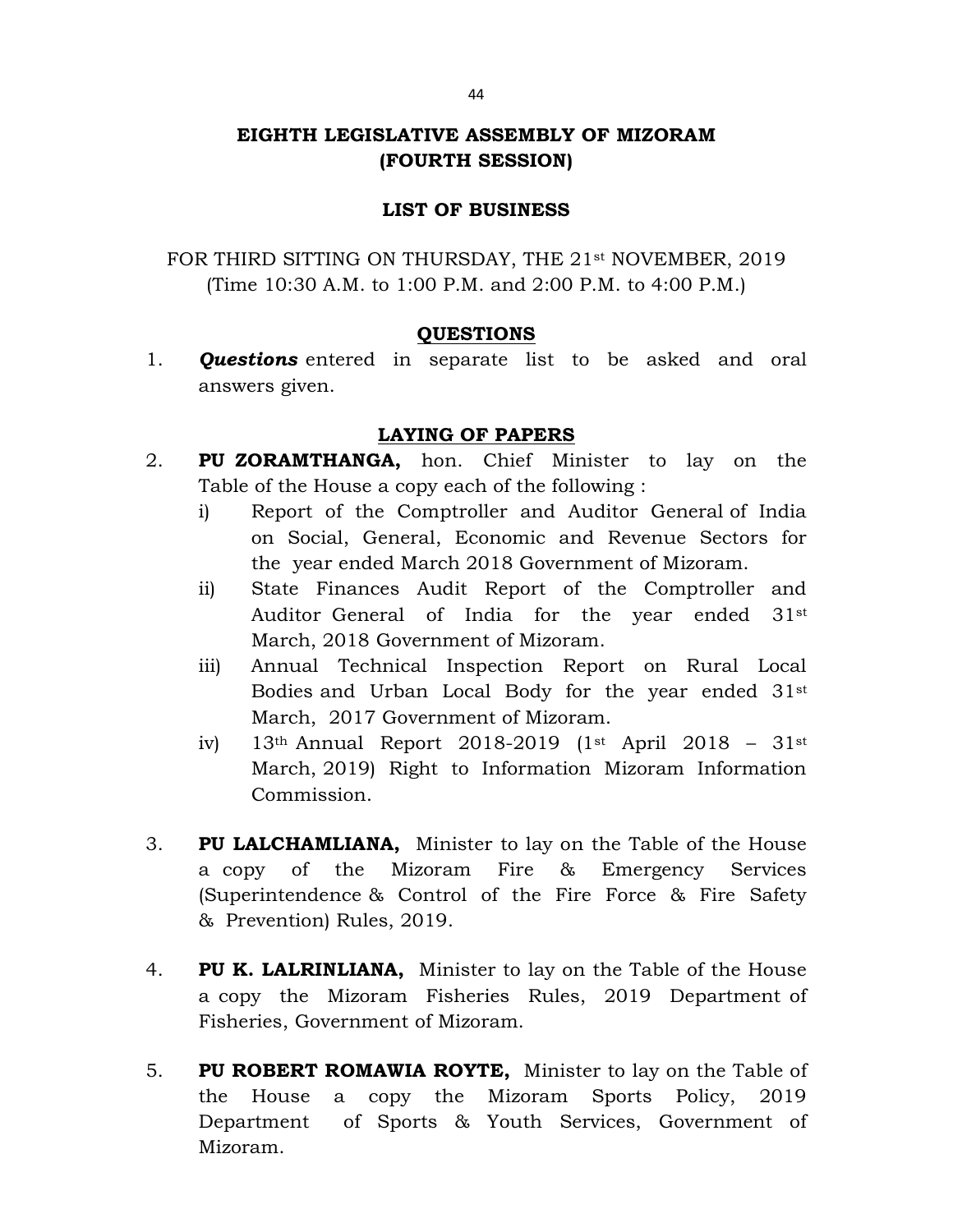## LEGISLATIVE BUSINESS

## Bills for introduction, consideration and passing

6. PU TAWNLUIA, hon. Deputy Chief Minister to beg leave of the House to introduce "The Mizoram Municipalities (Amendment) Bill, 2019."

## ALSO

# to introduce the Bill to move that the Bill be taken into consideration AND to move that the Bill be passed.

7. PU TJ. LALNUNTLUANGA, Minister to beg leave of the House to introduce "The Mizoram Salaries, Allowances and Pension of Member of the Legislative Assembly (Amendment) Bill, 2019."

## ALSO

# to introduce the Bill to move that the Bill be taken into consideration AND to move that the Bill be passed.

8. **PU TJ. LALNUNTLUANGA,** Minister to beg leave of the House to introduce "The Mizoram Salaries and Allowances of Minister (Amendment) Bill, 2019."

## ALSO

## to introduce the Bill

# to move that the Bill be taken into consideration AND

## to move that the Bill be passed.

9. PU TJ. LALNUNTLUANGA, Minister to beg leave of the House to introduce "The Mizoram Salaries and Allowances of Speaker and the Deputy Speaker (Amendment) Bill, 2019."

## ALSO

to introduce the Bill to move that the Bill be taken into consideration AND

### to move that the Bill be passed.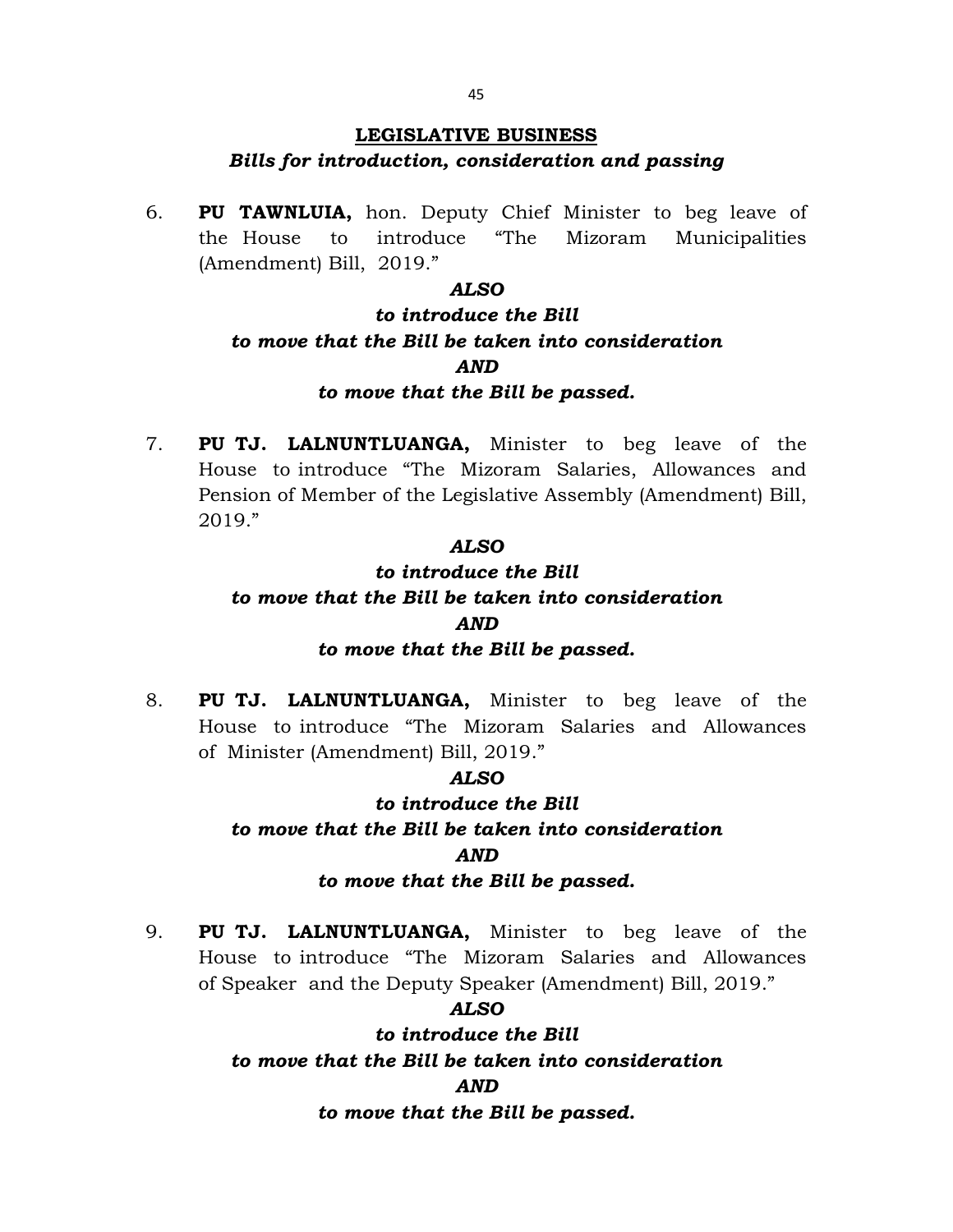10. PU TJ. LALNUNTLUANGA, Minister to beg leave of the House to introduce "The Mizoram Salaries and Allowances of the Government Chief Whip and the Deputy Government Chief Whip (Amendment) Bill, 2019."

#### ALSO

to introduce the Bill to move that the Bill be taken into consideration AND to move that the Bill be passed.

….

S.R. ZOKHUMA Commissioner & Secretary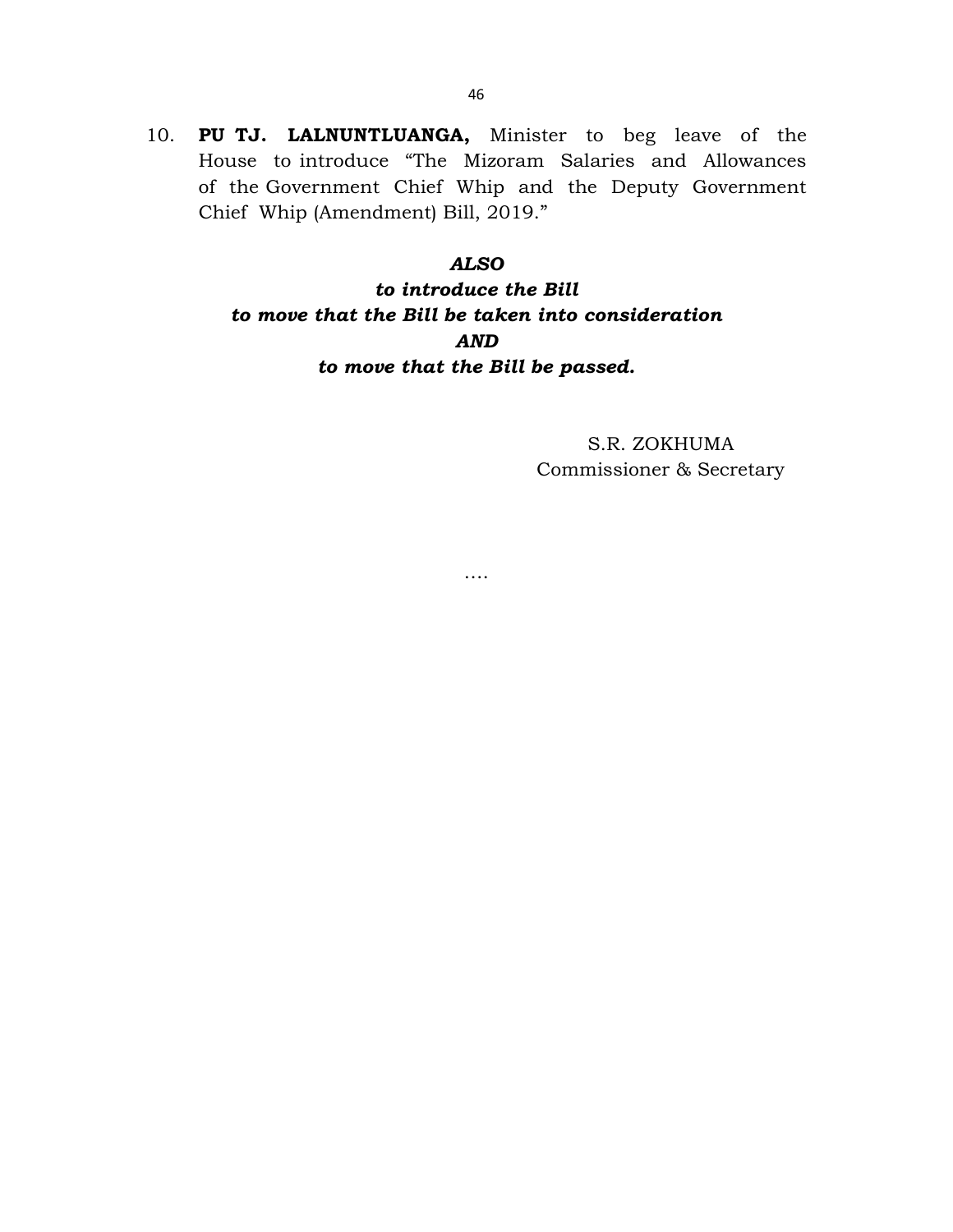**SPEAKER** : 'Through wisdom a house is built, and by understanding it is established.'

Proverbs 24:3

We will start with Questions & Answers and I invite Pu C. Lalsawivunga to ask starred question No. 41.

PU C. LALSAWIVUNGA: Pu Speaker, thank you. Will the hon. Minister for Land Revenue & Settlement be pleased to state-

- a) Nos. of landholders surrendering their LSC within the Assam Rifles occupation?
- b) Do these private LSC holders pay their tax to the government?
- c) If the state government has taken measures to have an official map of Mizoram on the basis of Bengal Eastern Frontier Regulation and as accepted by the Cabinet meeting of 8.7.2019?
- d) It was stated by our hon. Chief Minister at Chapchar Kut festival that AR Ground and its surrounding areas will belong to the people of Mizoram after May, 2019. Has this happened now?

SPEAKER : Let us now invite our hon. Minister to answer the questions.

PU LALRUATKIMA, MINISTER: Pu Speaker, thank you. The answer is: -

- a) Nine land holders have surrendered their LSC, namely
	- 1) Lalnunmawii, Baktawng
	- 2) Lalzarliana, Bawngkawn South
	- 3) Thanpari, Khatla
	- 4) Dr. Sangzuala, Zarkawt
	- 5) Rochhunga Ralte, Electric Veng
	- 6) Lalhuthanga, DawrpuiVengthar
	- 7) Lalbiakliana, ChhingaVeng
	- 8) K. Sangnghaki, Bethlehem
	- 9) V. Thlanga, Bethlehem
- b) A few of them paid tax whereas majority of them did not.
- c) At present, the government do not have any plans to produce an official map based on 1875.
- d) The Assam Rifles has not yet handed over AR ground and its surrounding areas to the State government as the contractor has not completed their proposed settlement at Zokhawsang area.

SPEAKER : Supplementary question from Pu Lalduhoma.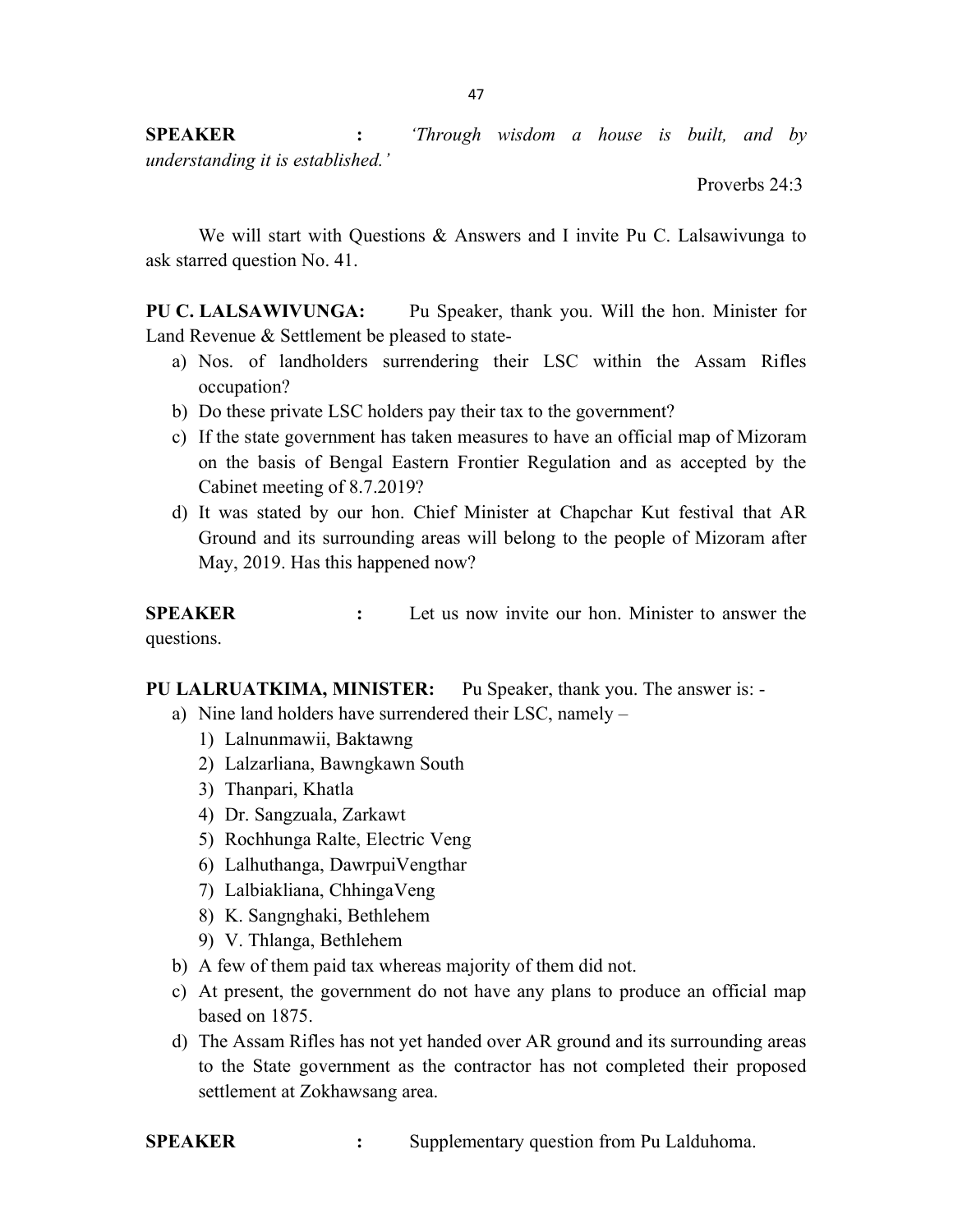PU LALDUHOMA : In response to Pu Zodintluanga's question, the hon. Home Minister mentioned two definitions of our boundaries; one is based on 1875 and one is based on 1933. If we accepted 1875 regulation, the other cannot be accepted anymore. What is the stand of our government in this issue?

 Is our Revenue Minister aware of the secret plans possessed by our hon. Chief Minister to solve our boundary issue since our hon. Home Minister has stated in this House that he is not privy to the secret plan?

 Thirdly, when do our hon. Chief Minister is planning to execute this secret plan to solve our boundary issue as I believe this is the time to apply and execute his plans.

SPEAKER : Hon. Member, Dr. Vanlaltanpuia.

Dr. VANLALTANPUIA : Pu Speaker, Indian Air Force plans to acquire the area at Pukpui which was once occupied by the army and was vacated in 1986. There was objection from the surrounding people and a Contempt of Court was filed. This is a serious issue. What is the stand of the government in regards to this issue?

SPEAKER : Pu C. Lalsawivunga.

PU C. LALSAWIVUNGA: Pu Speaker, thank you. Is there any plan to solve the issue regarding possession of LSC by private citizens? Also, is there any plan to conduct land survey in collaboration with Land Survey of India to have an official map of Mizoram?

SPEAKER : Let us now invite our hon. Minister to answer the questions.

PU LALRUATKIMA, MINISTER: Pu Speaker, the two notifications of boundary stated by Pu Duhoma were a bit confusing. Mizoram-Assam boundary is of notification on  $20^{th}$  August, 1875 on the basis of NEFR, 1873. And, on  $9^{th}$  March, 1933, another notification was issued for Tripura, Manipur, Myanmar and Bangladesh based on 1875 notification. We should not get confused about Mizoram-Cachar boundary with that of our neighbouring states. The two notifications we have for our boundary are of different year and date.

 As for the secret plans for resolving the boundary issue, our hon. Chief Minister is taking all measures strongly as he could and under his leadership and we are pursuing the matter actively.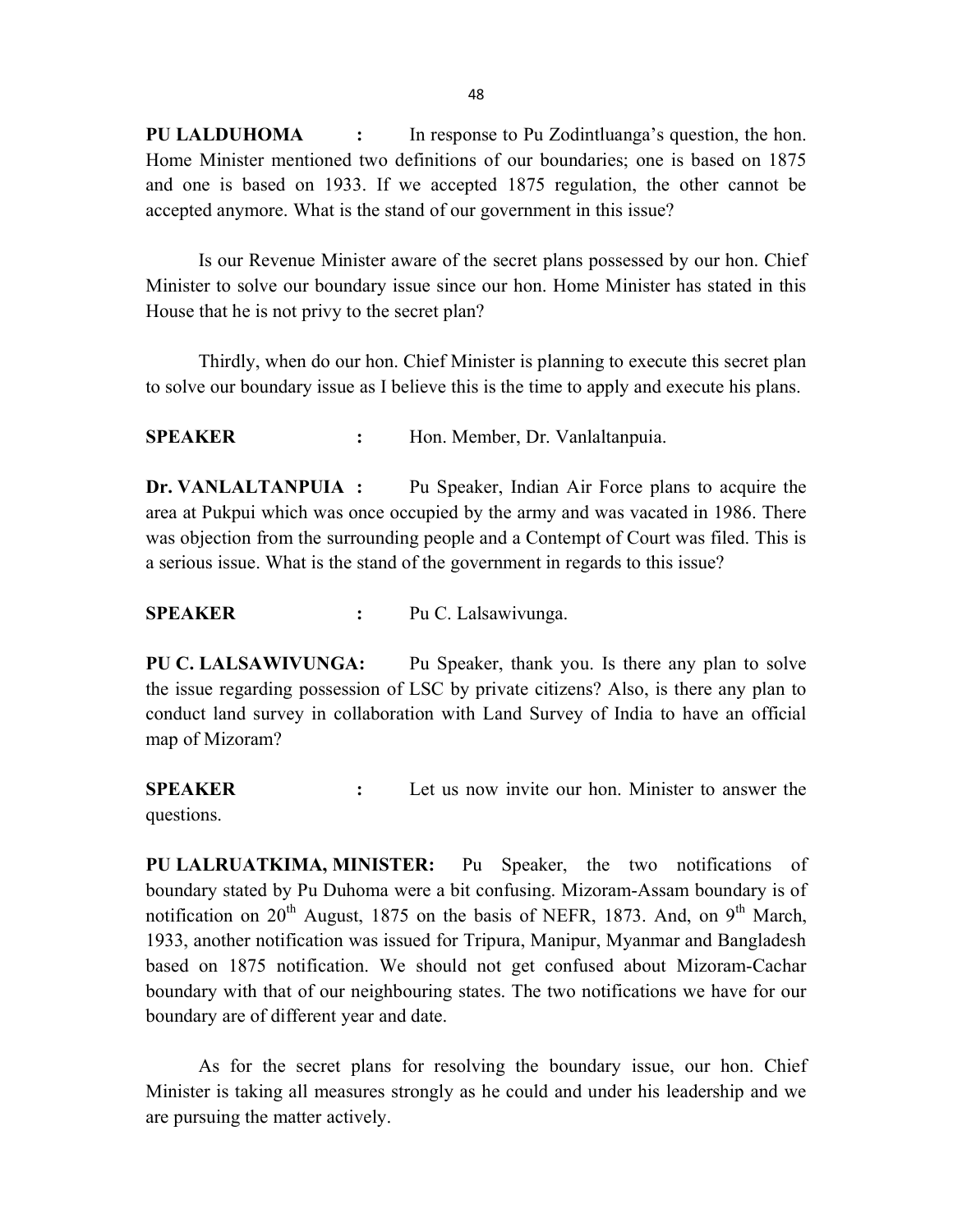49

 In regards to occupation of Pukpui area by Air Force, the area has been occupied by the army for a long time and there was some issue regarding payment of compensation. The court had ordered acquisition of the required land on the basis of Land Acquisition Act. Whereas the government has to act according to the court's direction, land owners are there to consider. So, we are at this juncture and I request the hon. Members to understand our situation.

 The present Assam Rifles area is planned for public purposes only due to which LSC of private land owners were cancelled. I believe they will be able to move out in the near future.

 Regarding our boundary dispute with Cachar, the matter is actively pursued by our government jointly with the Assam government to find a solution to the problem. It is truly imperative that we stand in one accord in this area.

 The previous government had set up a boundary committee, yet, no concrete report is found. It can be presumed that the present government is the only government so far to take up this boundary issue actively. Thank you.

SPEAKER : Let us now invite Pu Lalduhoma to ask Starred Question No. 42.

PU LALDUHOMA : Pu Speaker, will the hon. Minister for Vigilance Department be pleased to state –

- a) Nos. of complaint cases being registered since the inception of Lok Ayukta?
- b) Nos. of staffs in the establishment and their official rank respectively?
- c) If Lok Ayukta has its own investigating and prosecution staff?

SPEAKER : Let us now invite our hon. Chief Minister to answer the questions.

PU ZORAMTHANGA, CHIEF MINISTER: Pu Speaker, thank you. The answer is:

- -
- a) 8 complaints have been received since the inception of Lok Ayukta.
- b) There are 13 staffs in the establishment, such as  $-$
- c) Chairperson 1
	- 1) Secretary (Addl. Charge held by Jt. Secretary, Law & Judicial Deptt.) 1
	- 2) Superintendent 1
	- 3) Stenographer Grade I 1
	- 4) Assistant 1
	- 5) Stenographer Grade II 1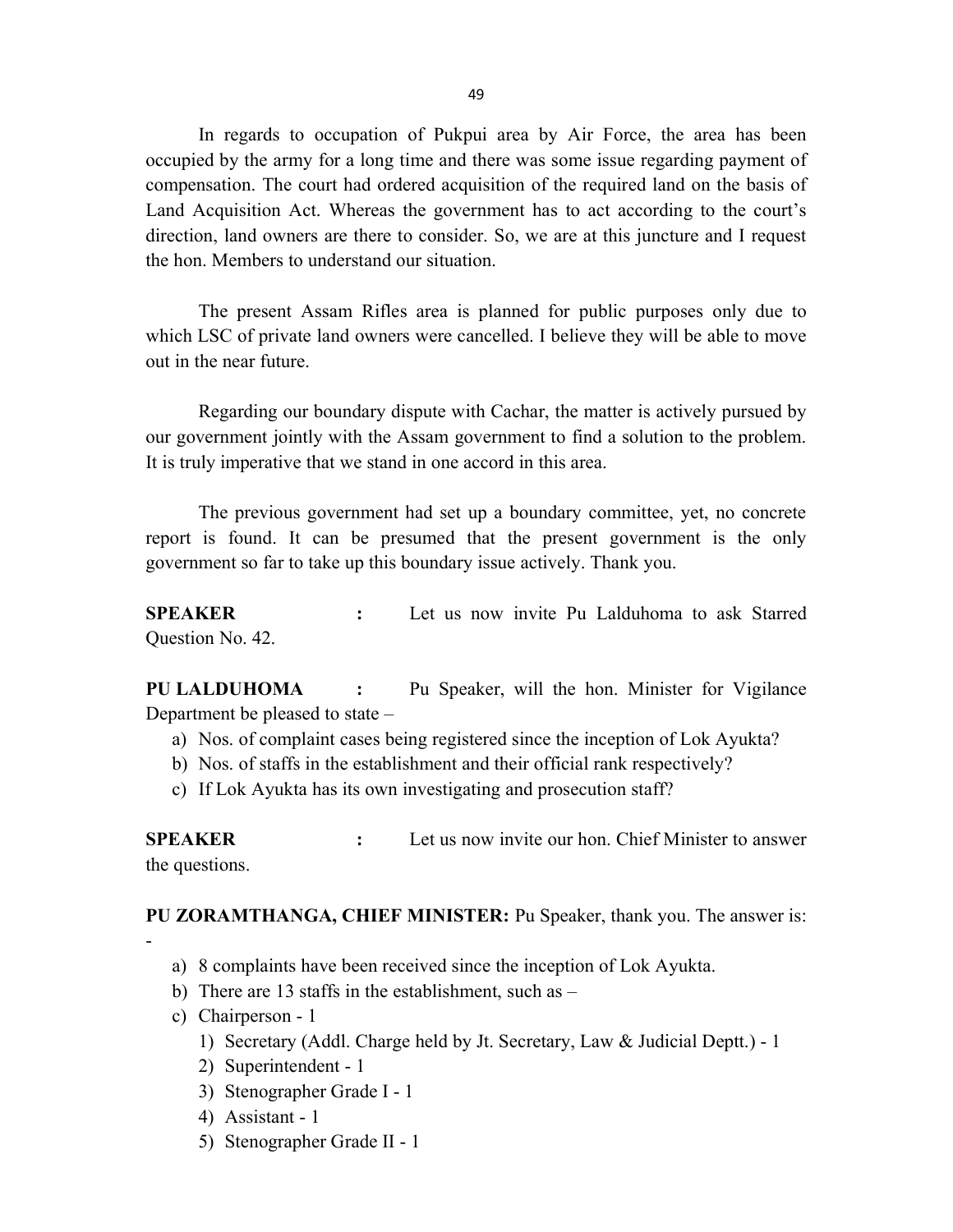- 6) LDC (MR) 1
- 7) Driver (MR) 2
- 8) Group D (MR) 4
- 9) Currently we do not have our own investigating and prosecution staff.

SPEAKER : Supplementary question from Pu Lalduhoma.

PU LALDUHOMA : Pu Speaker, the inception of Lok Ayukta is greatly welcomed. What is the intention of the government in this regard since it does not have its own investigating and prosecution team? If the government is taking measures to set the establishment in function by its own?

SPEAKER : Let us invite our hon. Chief Minister to answer the questions.

PU ZORAMTHANGA, CHIEF MINISTER: Pu Speaker, till the month of May, there was not much we could do as we were bound by election code of conducts. Initiative could be taken only from June onwards which then coincides with formation of a new government at central level.

 At present, required personnel are dropped in from ACB and the police under Home Department. Yet, there are still many things to be done.

SPEAKER : We were expected by the central government to have a non-mizo at the head of Lok Ayukta when it was started. But our hon. Chief Minister insisted otherwise and this enabled us to have a Mizo head.

Let us now invite Pu Vanlalhlana to ask Starred Question No. 43.

PU VANLALHLANA : Pu Speaker, will the hon. Minister for Higher & Technical Education Department be pleased to state –

- 1) How many teachers are there at ICFAI?
- 2) How many departments are there in it?
- 3) How many students does it has?

SPEAKER : Let us invite our hon. Minister to answer the question

### Dr. R. LALTHANGLIANA, MINISTER: Pu Speaker, thank you.

a) ICFAI (Institute of Chartered Financial Analyst of India) has 24 regular teachers and 23 visiting faculty.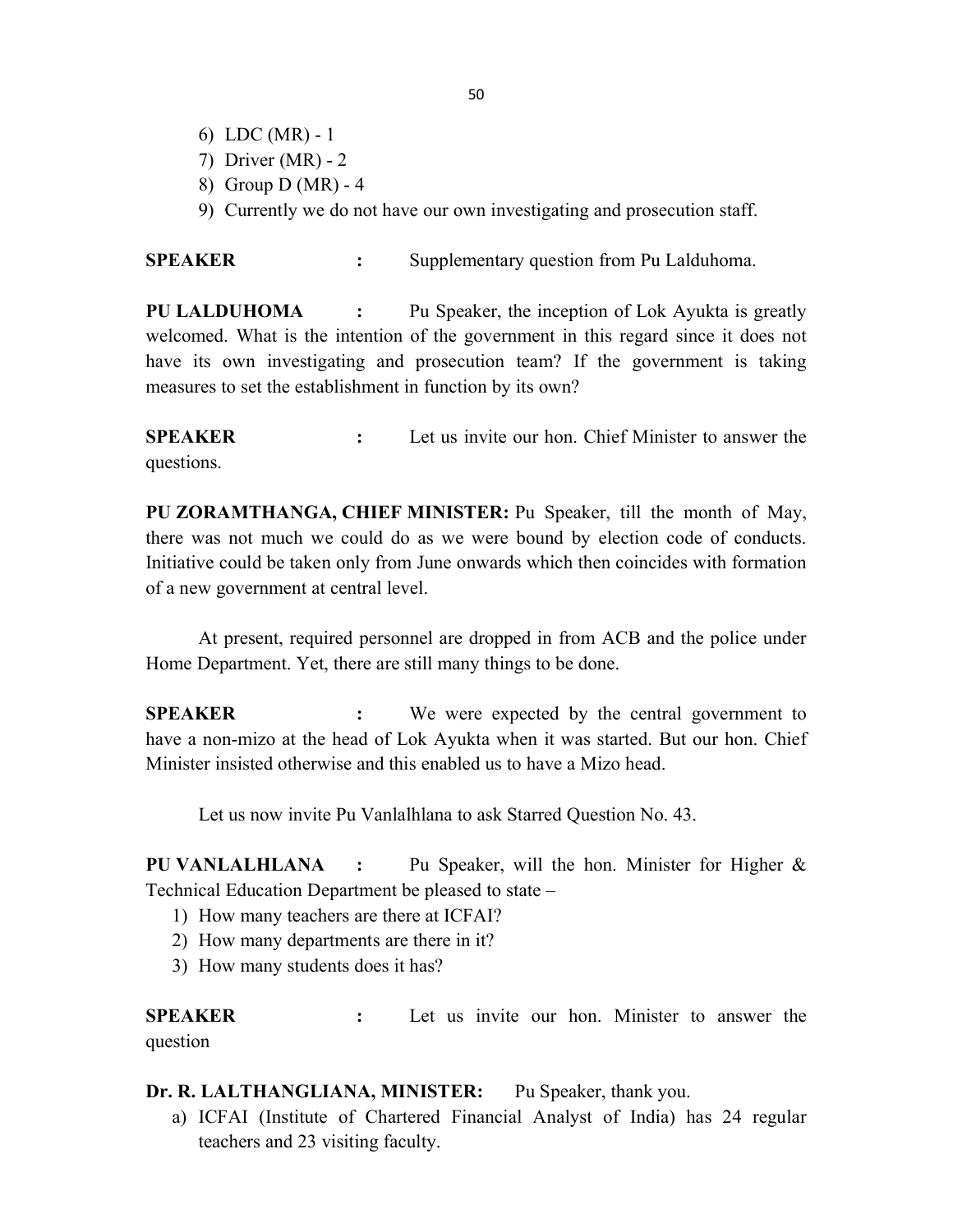- b) There are 12 departments.
- c) There are 431 students.

SPEAKER : Supplementary question from Pu Vanlalhlana.

PU VANLALHLANA : Pu Speaker, ICFAI was first inaugurated in 2006 and the bill for its inception was passed by this House. According to some sources, there are several issues such as accommodation, teaching-aid facilities, non-payment of teachers as UGC norms to name a few. Is the government aware of the problems? Also, is there any plan for alleviating the problems faced by SSA and RMSA teachers?

SPEAKER : Let us invite our hon. Minister to answer the questions.

Dr. R. LALTHANGLIANA, MINISTER: Pu Speaker, thank you. We are taking every possible measure to alleviate the problems faced by ICFAI. A committee consisting of members from it headquarter in Hyderabad, Mizoram University and officials was formed with the Chief Secretary at its head.

 Not only Mizoram, other states also seem to have the same issues. It seems the ICFAI society have problems in setting up university in other states.

 The issues concerning the teachers under SSA and RMSA started long before the present government was formed. Late payment of salary and their service matters needed to be addressed. It is not even a year since the current ministry is formed and we will do our best to find a solution to their problems. The Minister in charge may like to take this question also.

PU LALCHHANDAMA RALTE, MINISTER: Pu Speaker, for information of the House, teachers under SSA and RMSA are collaborated under FEMSA on 8<sup>th</sup> of this month. As it is newly formed, we have limited knowledge about its functions, aims and objectives. They are well-educated and efficient; however, it seems they are overweight by their enthusiasm. (Pu ZODINTLUANGA: Pu Speaker, the hon. Member asked about their salary). Some resolutions were passed at the meeting and one was for increment of their salary and the other was reservation of 70% of their own whenever the government makes new appointment of teachers.

The incident is a very unfortunate. Besides, it is also inappropriate to undertake strike before formal information to the government. I opine prior information of their grievances should be given to the government. Therefore, we decided to implement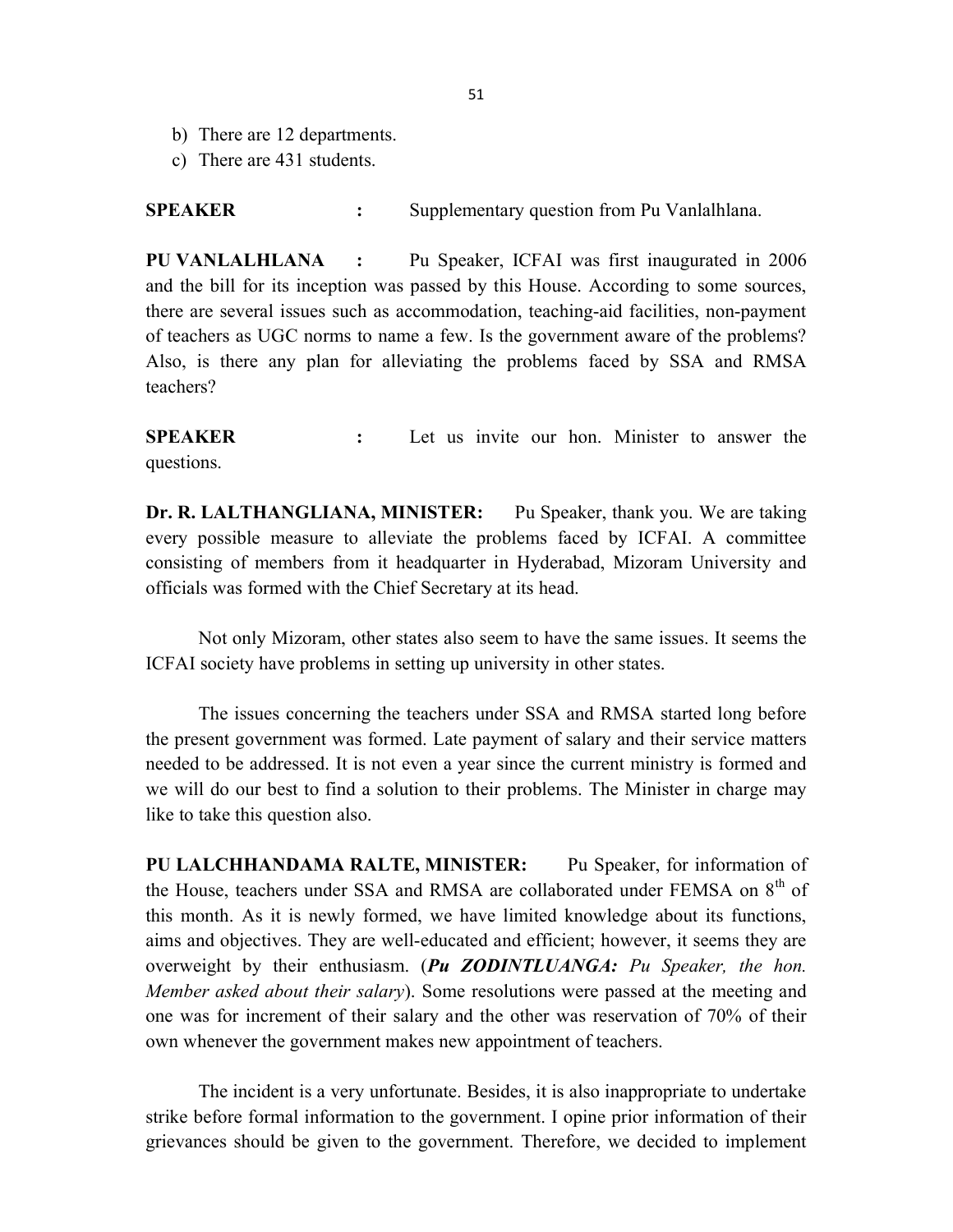'no work, no pay' system on this issue.

 It's been only less than a year since this ministry is in function. Yet, during this short period, there are many achievements under Education Department under the leadership of the hon. Chief Minister. It is not only for introducing better system but also for the welfare of the prevailing staff that the hon. Chief Minister has worked upon. The salary of CSS employees has been paid from the state finance even if the central government does not release fund for their salary. However, it is unfortunate that the CSS teachers went to court regarding their service. This is partly due to ignorance of their case in the previous ministry. Moreover, it is impossible for the government to take any further steps for the betterment of their service because it has become sub-judice.

SPEAKER : Pu Zodintluanga Ralte, hon. Member may now ask Starred Question No. 44.

PU ZODINTLUANGA RALTE : Thank you, Pu Speaker. Starred Question No. 44. Will the Hon. Minister for Rural Development Department be pleased to state:

- a) The amount sanctioned for Rural Development Department from the portion of the budget which the hon. Chief Minister called it, 'the seed?'
- b) For what purpose it is utilized?
- c) The name of such projects and their locations?

SPEAKER : The hon. Minister, Pu Lalruatkima to give answer.

PU LALRUATKIMA, MINISTER: Pu Speaker, the answer is as follows:

a) There is no separate plan allotted under the budget of Rural Development Department. However, it has been received for the Department during 2019- 2020 by way of State's Matching Share (SMS):

| SI.<br>No.   | <b>Name of Schemes</b> | <b>Amounts of</b><br><b>SMS</b> received<br>$($ <b>₹</b> in lakh) |
|--------------|------------------------|-------------------------------------------------------------------|
| 1.           | <b>MGNREGS</b>         | 2472.464                                                          |
| 2.           | DRDA (Admn)            | 201.21                                                            |
| 3.           | NRLM                   | 703.39                                                            |
| 4.           | SIRD & PR              | 91.26377                                                          |
| 5.           | <b>SPMRM</b>           | 45.00                                                             |
| 6.           | PMAY-G                 | 324.869                                                           |
| 7.           | <b>PMKSY</b>           | 257.11                                                            |
| 8.           | <b>NLCPR</b>           | 46.19                                                             |
| <b>TOTAL</b> |                        | 4,141.49677                                                       |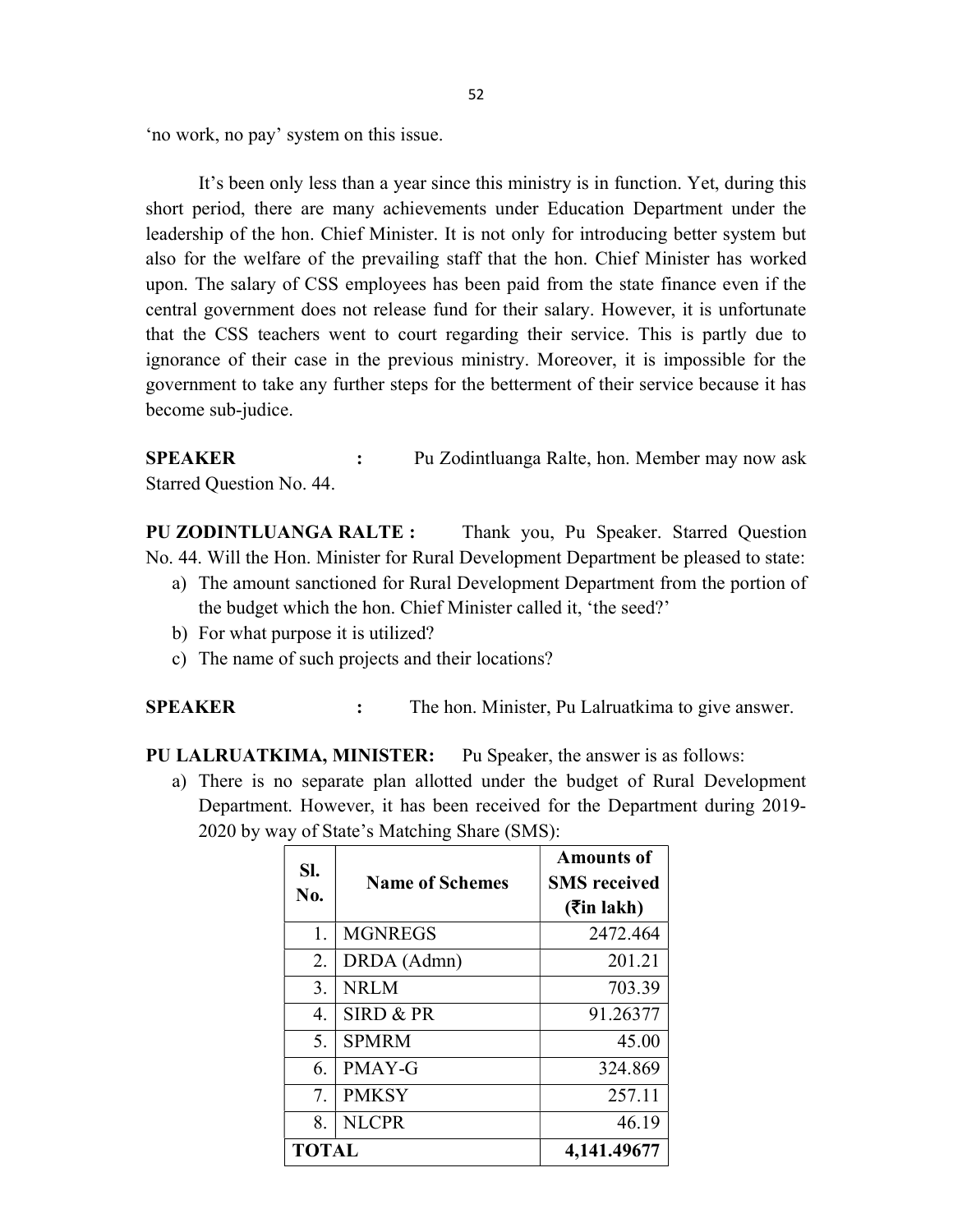- b) It is used for implementation of schemes.
- c) The name and location of projects are:
	- i) MGNREGS covers all of the districts.
	- ii) DRDA (Admn.) is for every district. NRLM is also for every district. SIRD & PR for Aizawl, Lunglei and Kolasib District. SPMRM is for Aibawk, Thingsulthliah, Khawzawl and East Lungdar RD Block. PMAY Gramin for every District. PMKSY for every District. NLCPR is for Thingsulthliah, East Lungdar, Khawbung and Aibawk RD Block.

SPEAKER : Pu Lalrinsanga Ralte to ask Supplementary Question.

PU LALRINSANGA RALTE: Pu Speaker, my Supplementary Questions are as follows.

- i) How much is spent for MGNREGA?
- ii) What is the reason for the delay of fund sanction to job card holders till date? When will it be sanctioned?
- iii) To how many beneficiaries PMAY Gramin is given till date?
- iv) Is it possible to provide roofing materials again in the future?

SPEAKER : Let us call upon Pu C. Ngunlianchunga.

PU C. NGUNLIANCHUNGA: Thank you, Pu Speaker. Who select beneficiaries under PMAY Gramin? Who select the villages for this scheme? It seems Gram Sabha is selected only from the villages supporting the ruling party. Is this legal? Several registered lists of beneficiaries were again deleted which is quite unfortunate in view of establishing good government.

 Secondly, if VC House constructed at Darlawn Chhim Veng? If so, what is the estimate size of the building? Besides, what is the reason of the works under material component at Tinghmun, North Khawdungsei and Mauchar being taken up by MNF Unit while it is supposed to be done by the department or the VC concerned?

SPEAKER : Pu Zodintluanga Ralte to ask his Supplementary Questions.

PU ZODINTLUANGA RALTE : Thank you, Pu Speaker. The hon. Chief Minister is quite efficient and he had recently visited Delhi to pursue various projects for Mizoram. During the Budget discussion also, he had stated that a huge amount will be availed outside the Budget Estimate. However, the answer to most of my questions on utilization of such funds is nil. It is very unfortunate that huge amount was left untouched even if it is available which I opine to be a sign of mismanagement and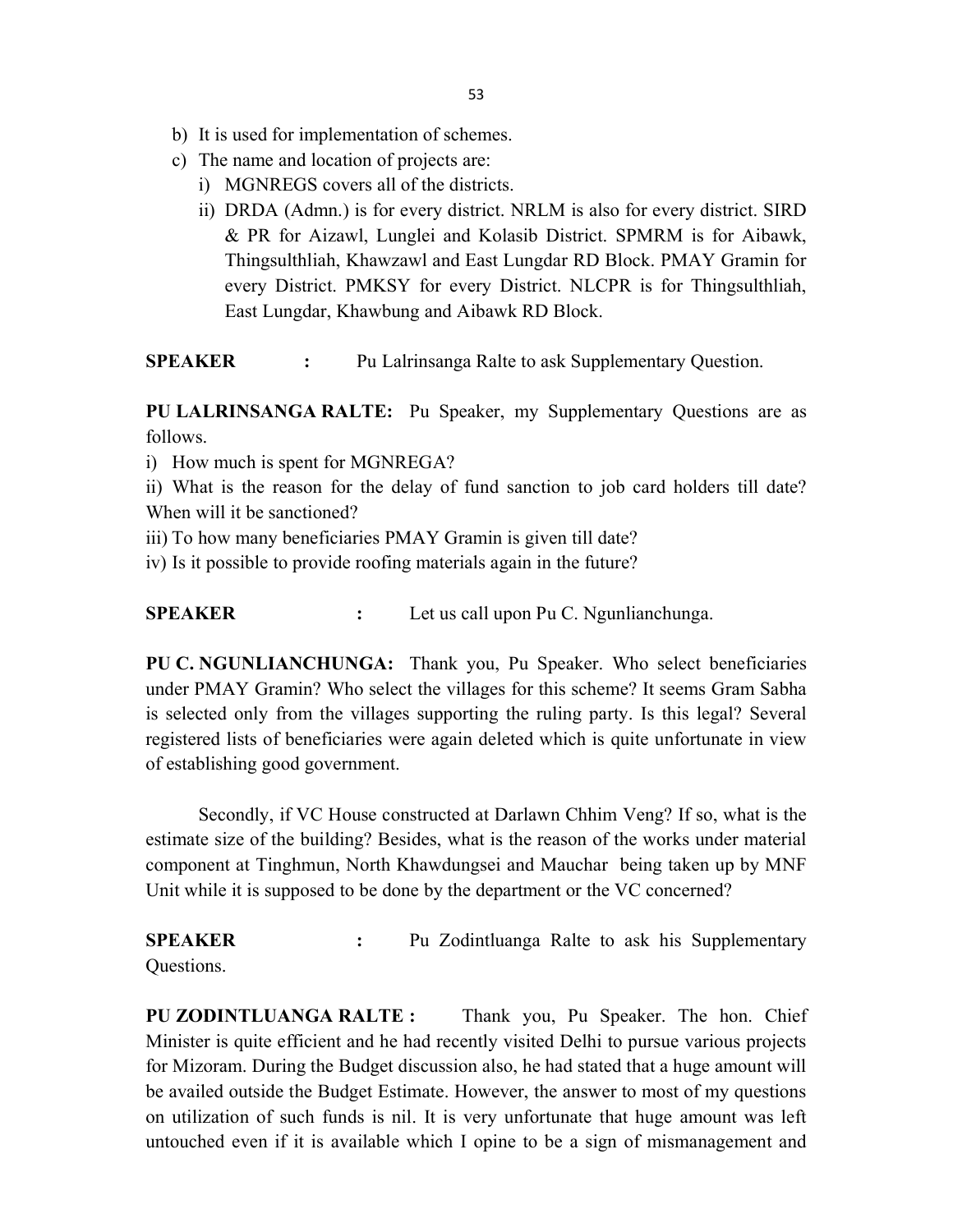negligence. I have no further question as such. Thank you, Pu Speaker.

SPEAKER : I am a little liberal today even if you had spoken as if it is general discussion. Let us now call upon Pu Lalruatkima, hon. Minister concerned to answer as far as possible.

PU LALRUATKIMA, MINISTER: Thank you, Pu Speaker. Regarding the question asked by Pu Lalrinsanga Ralte, total Nos. of working days under MGNREGA throughout Mizoram is 57. Yet, there are some districts in which works up to 72 days had been finished. The wages under this scheme is a kind of wage components which falls solely under the responsibility of central government. The wages are distributed by way of direct benefit transfer scheme which means the wages of job card holders are directly deposited to their respective account by the central government. Wages for MGNREGA for September is not deposited as yet and is expected during this week.

 Regarding PMAY Gramin, it is done as per the SECC Data, 2011 which comprises 26,599 beneficiaries. 2405 beneficiaries were selected for the year 2016- 17. The second installment for these beneficiaries had been withheld for a very long time allegedly due the nodal department is urged to convert the sum for Sharing Account. After doing so, the second installment is sanctioned recently and is being distributed. There are many mistakes in SECC Data. After further scrutiny, the Gram Sabha decided that 15,275 beneficiaries were not eligible for the scheme. Besides, we are facing certain difficulties regarding PMAY selection since it is the selection done in the previous ministry. There are many beneficiaries who are not eligible under the scheme. Here, I would like to point out that the selection of beneficiaries under this scheme is not the responsibility of the present ministry.

 It is notable that roofing materials are provided at the initiative of the hon. Chief Minister and is expected to be continued in the future also. Regarding Pu C. Ngunlianchunga's question, the Govt. of Mizoram had done everything on its part and the amount has already been sanctioned. The only problem is that the actual amount is not yet deposited in the account of the beneficiaries which no longer is responsibility of the state government but the central.

 Regarding construction of Darlawn VC House, it is the purview of LAD. Regarding Material component, the implementation is done through State Employment Guarantee Council under which BEC, DEC and VEC may be selected as the implementing agency. We have no knowledge with which agency the VEC implemented the work in the mentioned villages like Tinghmun, North Khawdungsei and Mauchar.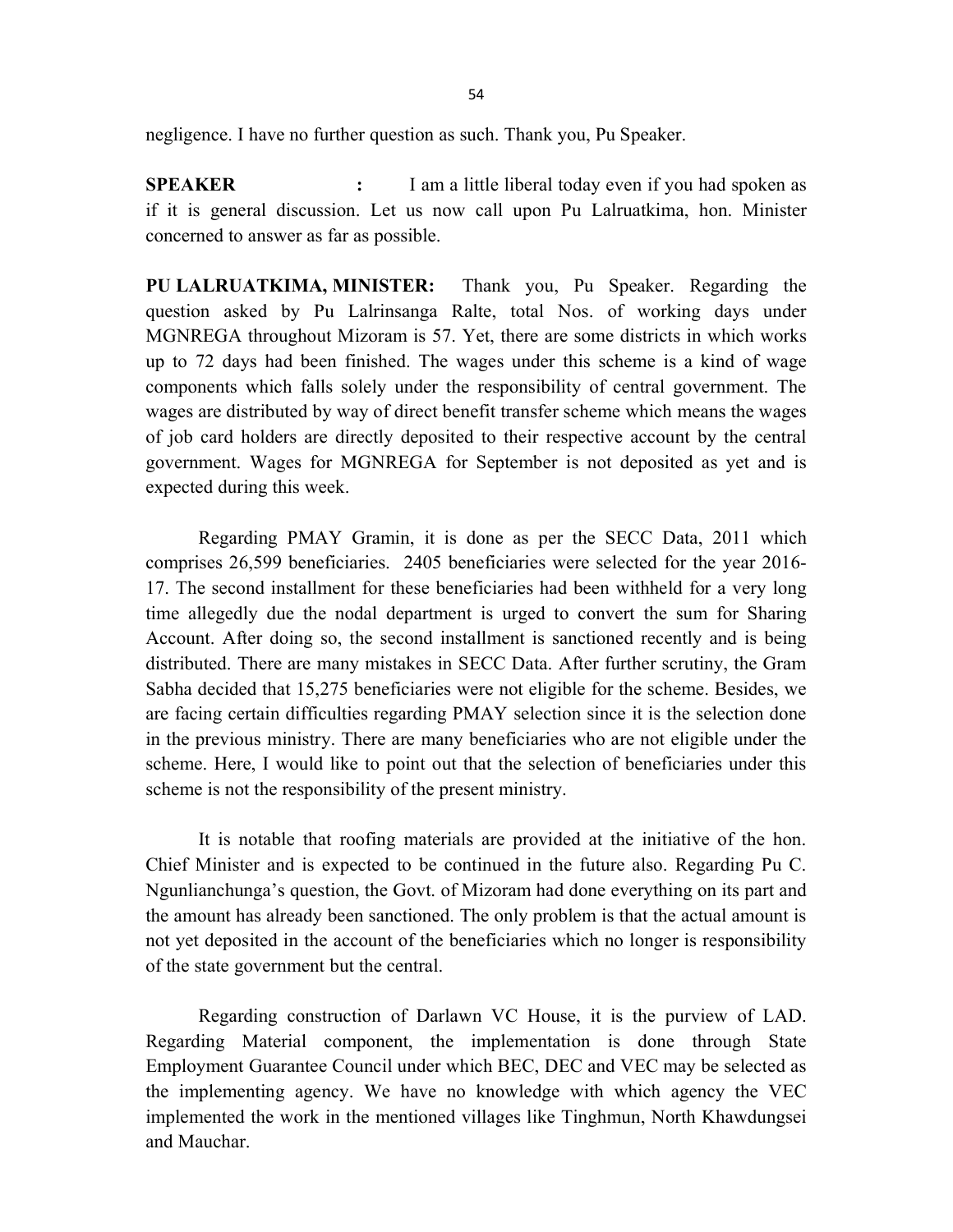55

 Regarding selection of beneficiaries under PMAY Gramin, The Central Ministry of Rural Development take the census of Socio-Economic Class. Only those included in the census are eligible under the scheme. From that census, auto-generated list of eligible for the selection is again created. The Gram Sabha then selected the beneficiaries from that auto-generated list.

SPEAKER : Question hour is now over. Today, we have four Ministers to lay their Papers on the table of the House. Let us first call upon the hon. Chief Minister, Pu Zoramthanga to lay the following Papers:

- 1) Report of the Comptroller & Auditor General of India on Social, General, Economic and Revenue Sectors for the year ended March, 2018, Govt. of Mizoram.
- 2) State Finances Audit Report of the Comptroller & Auditor General of India for the year ended  $31<sup>st</sup>$  March, 2018, Govt. of Mizoram.
- 3) Annual Technical Inspection Report on Rural Local Bodies and Urban Local Bodies for the year ended  $31<sup>st</sup> March, 2017$ , Govt. of Mizoram.
- 4) The  $13^{th}$  Annual Report 2018-2019 (1<sup>st</sup> April, 2018  $31^{st}$  March, 2019) Right to Information, Mizoram Information Commission.

PU ZORAMTHANGA, CHIEF MINISTER : With your kind permission, Pu Speaker, I hereby lay the following Papers on the table of the House:

- 1) Report of the Comptroller & Auditor General of India on Social, General, Economic and Revenue Sectors for the year ended March, 2018, Govt. of Mizoram.
- 2) State Finances Audit Report of the Comptroller & Auditor General of India for the year ended  $31<sup>st</sup>$  March, 2018, Govt. of Mizoram.
- 3) Annual Technical Inspection Report on Rural Local Bodies and Urban Local Bodies for the year ended  $31<sup>st</sup> March, 2017$ , Govt. of Mizoram.
- 4) The  $13^{th}$  Annual Report 2018-2019 (1<sup>st</sup> April, 2018  $31^{st}$  March, 2019) Right to Information, Mizoram Information Commission.

SPEAKER : Let the copy be distributed. Let us call Pu Lalchamliana, hon. Minister to lay 'The Mizoram Fire & Emergency Services (Superintendence & Control of the Fire Force & Fire Safety & Prevention) Rules, 2019 on the table of the House.

PU LALCHAMLIANA, MINISTER: Pu Speaker, with your kind permission and approval of the House, I hereby lay 'The Mizoram Fire & Emergency Services (Superintendence & Control of the Fire Force & Fire Safety & Prevention) Rules, 2019' on the table of the House. Thank you.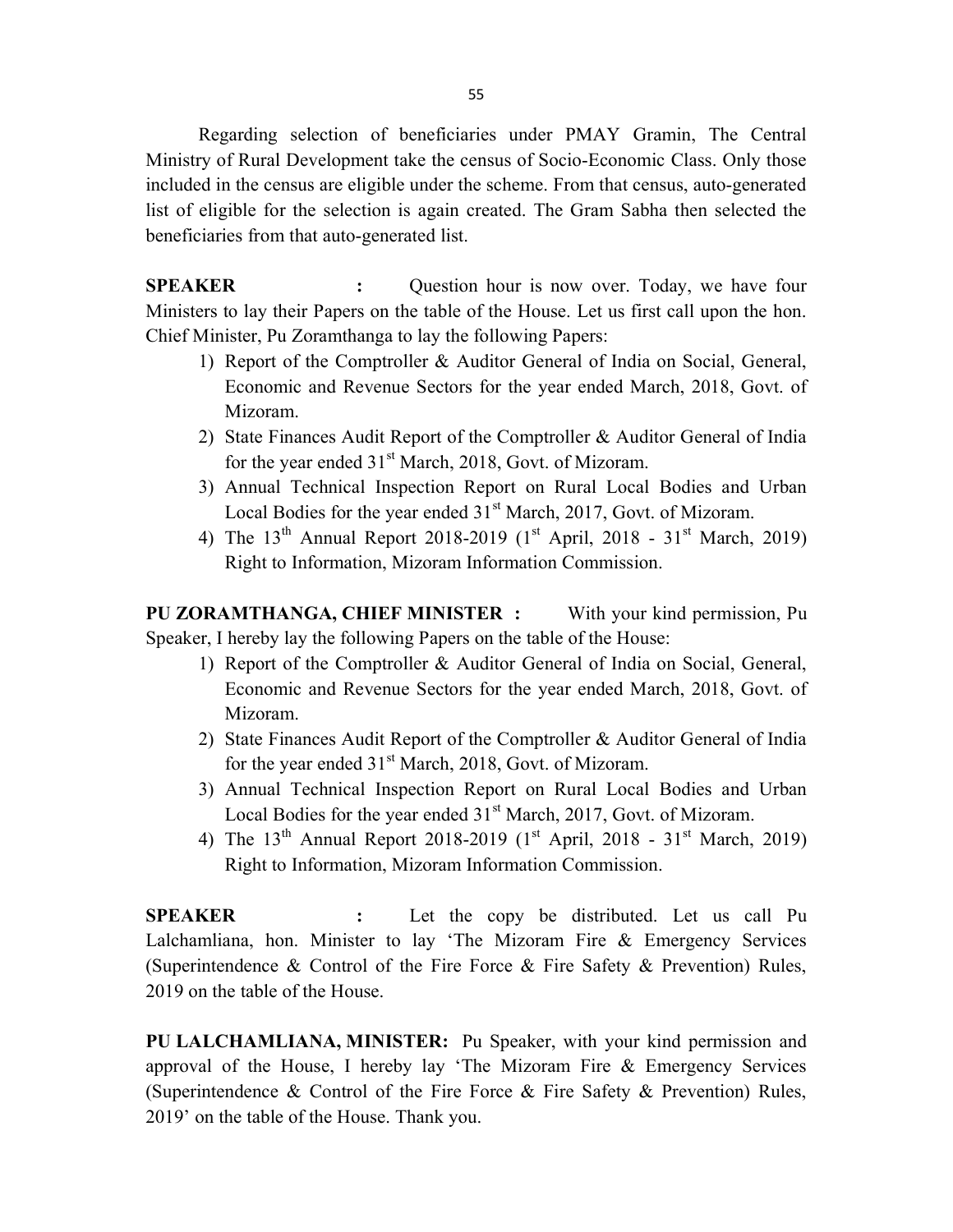**SPEAKER** : Let the copy be distributed. We shall now call upon Hon. Minister, Pu K. Lalrinliana to lay 'The Mizoram Fisheries Rules, 2019, Department of Fisheries, Govt. of Mizoram' on the table of the House.

PU K. LALRINLIANA, MINISTER: Thank you, Pu Speaker. With your kind permission and the approval of the House, I hereby lay 'The Mizoram Fisheries Rules, 2019, Department of Fisheries, Govt. of Mizoram' on the table of the House. Thank you.

SPEAKER : Let the copy be distributed. The hon. Minister, Pu Robert Romawia Royte may now lay 'The Mizoram Sports Policy, 2019 Department of Sports & Youth Services, Govt. of Mizoram' on the table of the House.

PU ROBERT ROMAWIA ROYTE, MINISTER: Pu Speaker, with your permission and the approval of the House, I hereby lay 'The Mizoram Sports Policy, 2019 Department of Sports & Youth Services, Govt. of Mizoram' on the table of the House. Thank you.

**SPEAKER** : Let the copy be distributed. Moving to our next business, let us call Pu Tawnluia, Dy. Chief Minister to beg leave of the House to introduce 'The Mizoram Municipalities (Amendment) Bill, 2019.'

PU TAWNLUIA, DEPUTY CHIEF MINISTER: Thank you, Pu Speaker. I beg leave of the House to introduce 'The Mizoram Municipalities (Amendment) Bill, 2019.'

SPEAKER : Pu Tawnluia, hon. Chief Minister has begged leave of the House for introduction of 'The Mizoram Municipalities (Amendment) Bill, 2019.' Do we approve? If so, he may now introduce the Bill and also move the same for discussion.

PU TAWNLUIA, DEPUTY CHIEF MINISTER: Thank you, Pu Speaker. I hereby introduce 'The Mizoram Municipalities (Amendment) Bill, 2019.' Before moving the Bill for discussion, I would like to speak about the background as well as the amendments made in this bill.

 Aizawl Development Authority was established in 2006 for the better management of Aizawl city. In the same year, UD & PA Department was also formed. As a result, 'The Mizoram Municipality Act' was passed in 2007 and amendment of the Act had been made in 2015.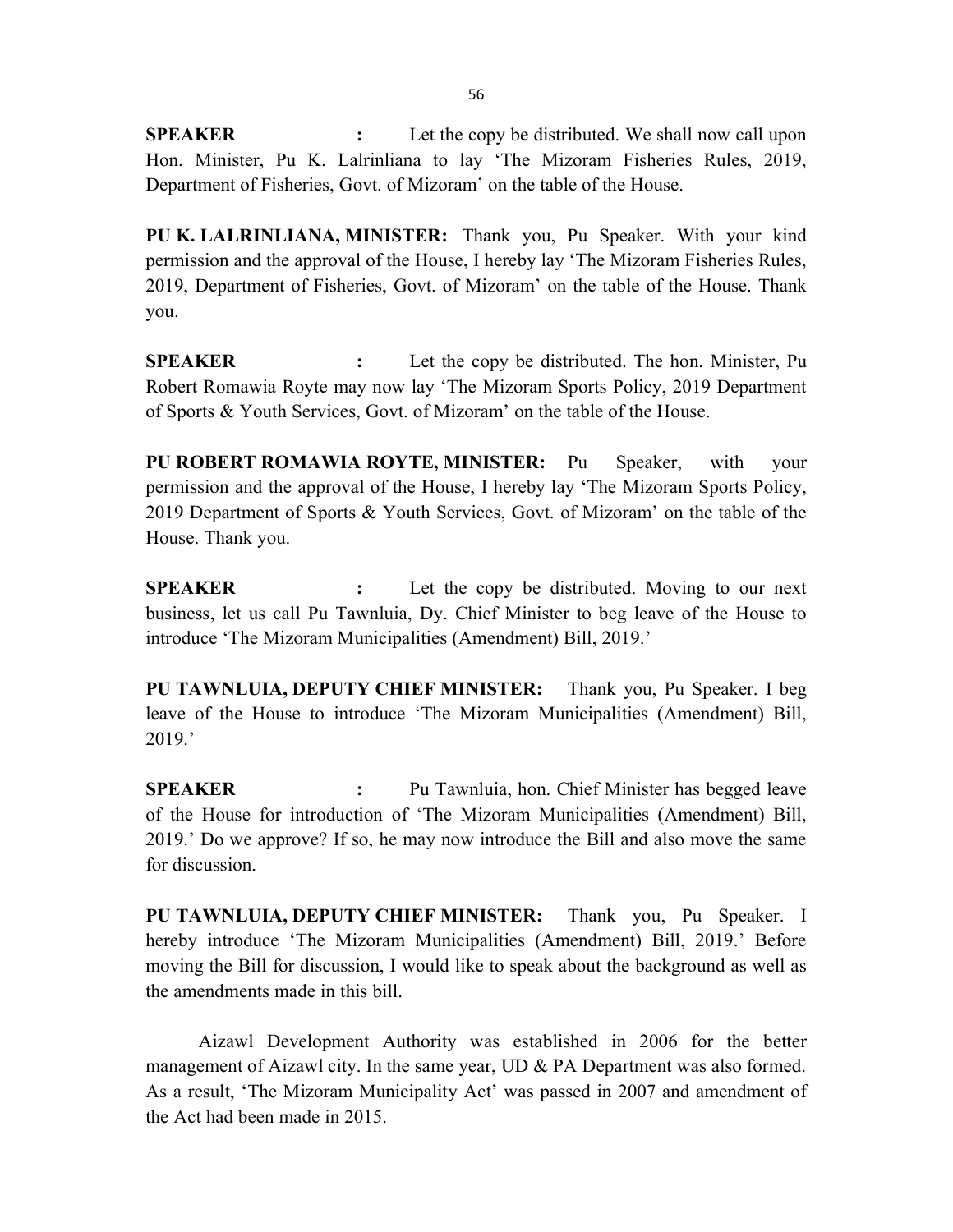In November 2010, the first AMC election was held after which the Aizawl Municipal Council started functioning with Chairman, Vice Chairman and Executive Council. The 'The Mizoram Municipalities (Amendment) Bill, 2019' was later amended in the year 2015 according to which the post of Executive Council in the Aizawl Municipal Council was done away with. All the executive functions of the Council were carried by the Mayor and the Deputy Mayor. A new post of Chief Executive Officer was also created. As per this amendment, the Board of Councilors consisted of the Councilors plus Chief Executive Officer.

 One of the biggest impacts of this Bill is reinstatement of Executive Council in Aizawl Municipal Authority. The Executive Council will consist of Chairman, Vice Chairman and Executive Councilors. This implies that there will be three Executive Councilors in the Municipal Board and four Executive Councilors in the Municipal Corporation.

 Another change is seen in Article 15 (a) in which "Power of Chairman" is contained. The power of Members of Executive Council is stated as per assigned by the Chairman. Section 20 which had been done away by the 2015 Amendment was reinstated. Similarly, Section 21 about the "Terms of Office of Members of Executive Council" is also restored.

 An important subject of the Bill is filling of vacancy in the Council. There is no rule for this purpose before. The Bill proposed that bye-election for such vacancy will be held within 6 months of such vacancy. Section 55 is also slightly changed by the Bill. It is stated that "The Councilor of Municipal area including the members of the Executive Council" in which the term 'Executive Council' is added.

 In the Amendment of Section 3072, it is added that the regulations made by the Board of Councilors should be approved by the state government within 90 days. If the state government does not make any response within this period, it will be deemed approved.

 With these words, Pu Speaker, I hereby move 'The Mizoram Municipalities (Amendment) Bill, 2019 for discussion in the House. Thank you.

SPEAKER : We shall now discuss the Bill. Lest us call upon Pu C. Lalmuanpuia to start the discussion.

PU C. LALMUANPUIA : Thank you, Pu Speaker. I am glad that the hon. Dy. Chief Minister had moved 'The Mizoram Municipalities (Amendment) Bill, 2019' in this House. This matter is contained in the  $12<sup>th</sup>$  Schedule of the Constitution of India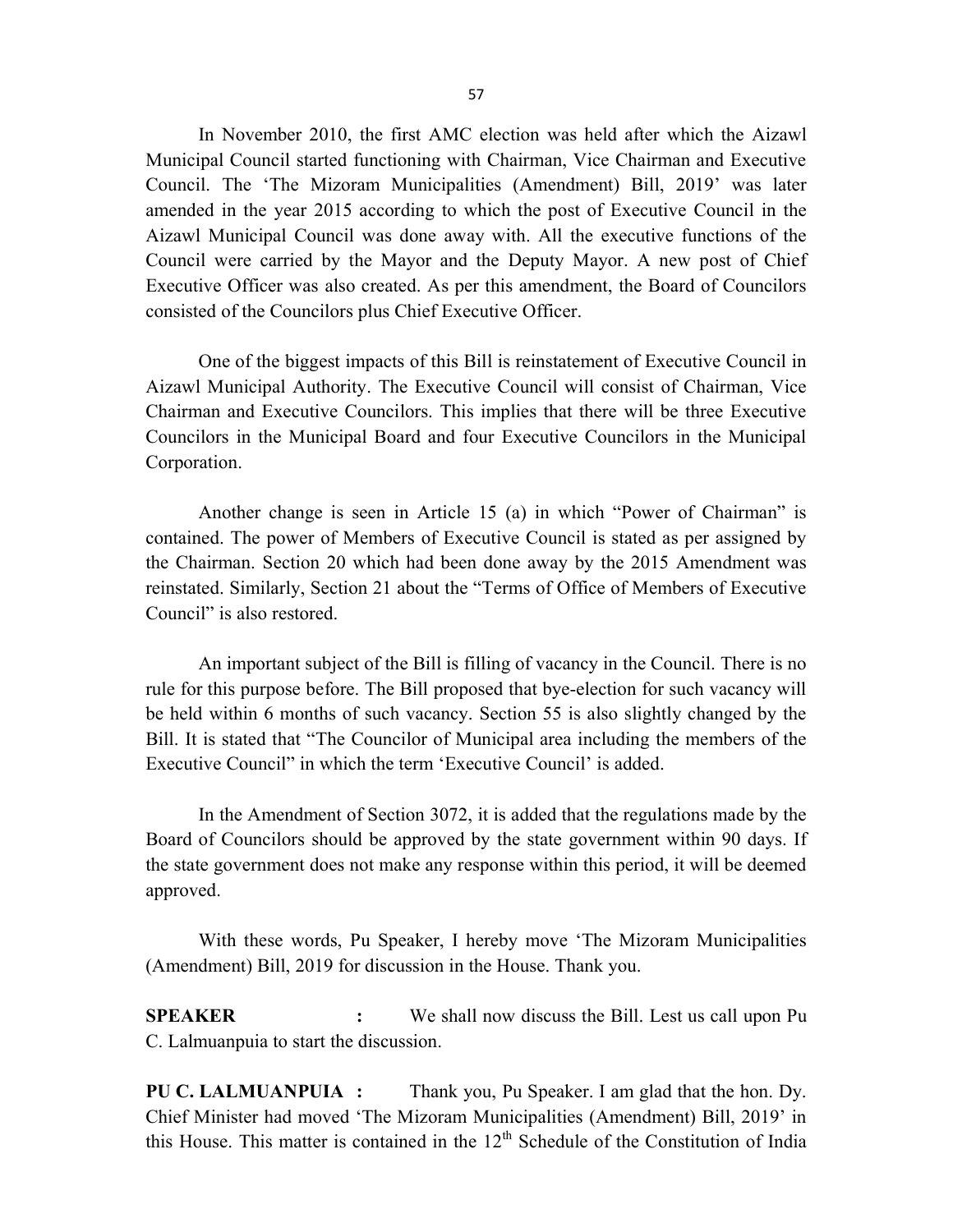itself. I do hope this Amendment will result to better administration of Aizawl City.

 This act is very important since the Aizawl Municipal Corporation is responsible for the administration of Aizawl to a large extent. Matters like building, parking, hoarding, birth and death, licensing regulation, street light, waste management, etc. are under its purview. I hope this amendment will be very decisive for the better functioning of AMC.

 Re-inclusion of Section 19, 20 and 21 under Chapter 3 of the principal act is very notable. Besides, Election of Council under Chapter 4, Section 26 is also a vital part for its smooth functioning. There are two wards lying vacant at present also but bye-election could not be held as there is no provision in the rules. This amendment will suffice the need in such cases in the future.

 The provision that requires the state government to give approval for the rules made by AMC within 90 days is quite phenomenal. This will uphold the independency of the Council. This amendment is also quite important for various boards and council which will come into being in the future in other districts also. Therefore, I support this Bill. Thank you.

SPEAKER : Let us call hon. Member Pu C. Lalsawivunga.

PU C. LALSAWIVUNGA: Thank you, Pu Speaker. I am happy that 'The Mizoram Municipalities (Amendment) Bill, 2019' is introduced today. I also hope that much development will be achieved through it.

 Meanwhile, I opined it will be more suitable to change the terms like Chairman to Mayor and Vice Chairman into Deputy Mayor as the Aizawl Municipal Council has become Aizawl Municipal Corporation. I support the proposal for creation of four posts of Executive Councilors with a little concern about financial involved.

 Pu Speaker, as we may aware, I was also elected as Councilor for AMC for two terms. As I was elected as MLA while being a Councilor, the vacated post lies vacant till today as there is no rule for by-election. I hope this type of problem will also be solved by the discussed amendment. Besides, I think the monthly remuneration of the councilors is still ₹12,000; I opine this is really meagre and should be increased.

 Regarding the power and function of the Chief Executive Officer, there used to be some clashes of power between CEO and the Mayor. I think the elected member should be given more authority as we are living in a democratic country. It is appreciated that Chief Executive Officer which function as Commissioner is now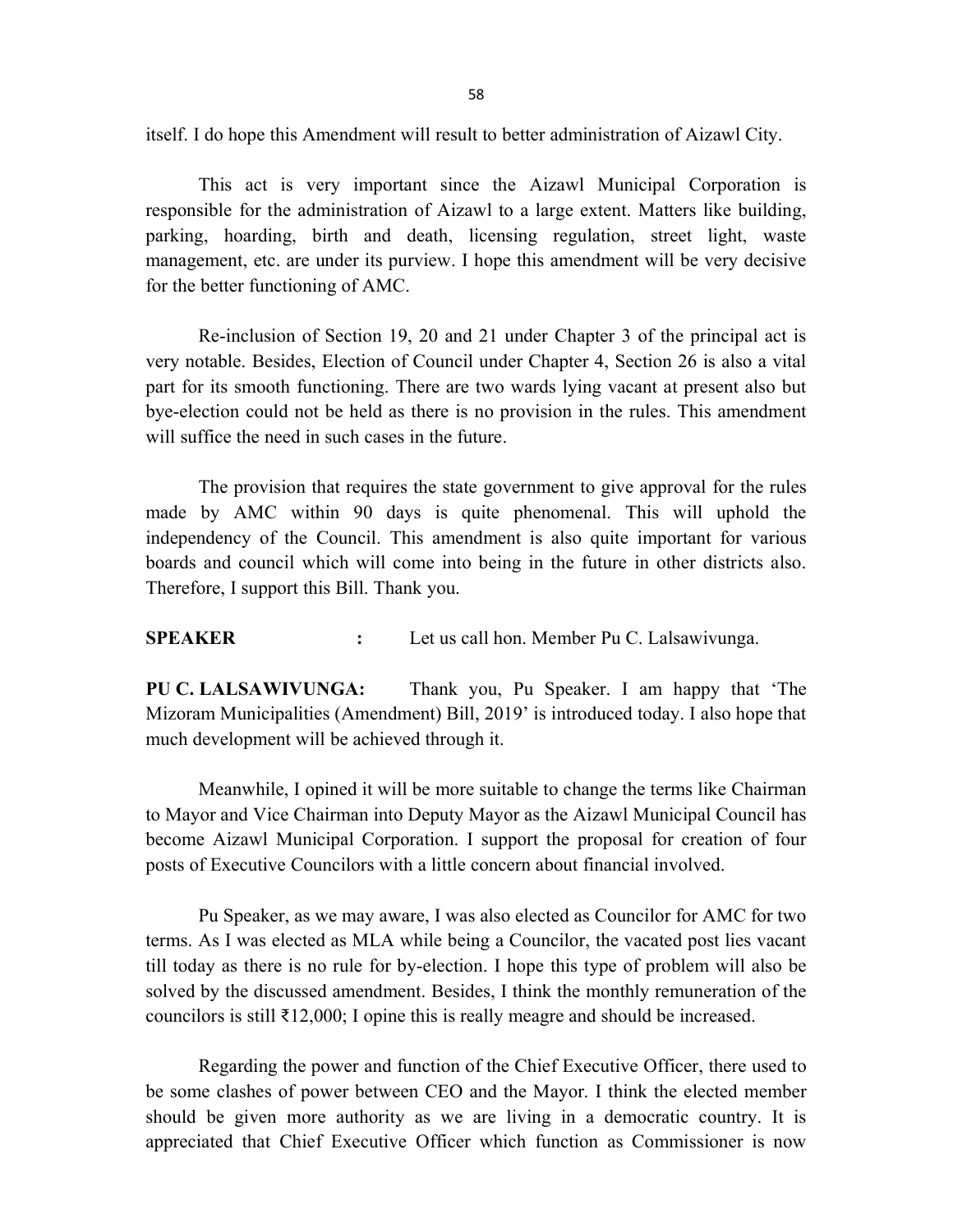clearly specified in the amendment of Section 144.

 Amendment regarding Section 372 is also very important. The Elected Councilors used to make laws in view of the need of the people of Aizawl City. However, such laws could not be implemented unless it is approved by the state government. There were times when such laws were kept pending for a long time which often hinders the functioning of the Corporation. I hope this amendment will help a lot to prevent this kind of problems. Therefore, I stand in support of the Bill. Thank you, Pu Speaker.

SPEAKER : Let us now call upon the Hon. Chief Minister, Pu Zoramthanga.

PU ZORAMTHANGA, CHIEF MINISTER : Pu speaker, I have not much to say about this Bill which is obviously needed for the better functioning of Aizawl Municipal Corporation. Regarding designations as mentioned by Pu C. Lalsawivunga, it is stated in the bill as, 'Chairman/Vice Chairman (Mayor/Dy. Mayor as in Corporation)' which I consider more than sufficient.

 The inclusion of provision for conducting by-election is another important feature of this Bill. It is rather unfortunate and inappropriate that this provision is not included in the principal act also. Besides, provision for approval of laws made by the corporation within 90 days is also very important. It will also serve as an effective means to exercise decentralization of power.

 A little concern I have had regarding the Bill is about reserved seat for women which is to be made in different wards on 'by-turn basis.' It seems there is possibility that the women members may not function well considering themselves elected for the present term only. In fact, it is the view of next election that often keeps us efficient. However, I hope this may not happen regarding this matter.

 With that being said, Pu Speaker. I support the Bill with the hope of passing it unanimously in this House. Thank you.

SPEAKER : Let us now call upon Pu Tawnluia, hon. Dy. Chief Minister to wind up the discussion and to beg the House to pass the Bill.

PU TAWNLUIA, DEPUTY CHIEF MINISTER: Thank you, Pu Speaker. There are some clarifications to be made regarding remuneration of the councilors mentioned Pu C. Lalsawivunga. The amount is not fixed by this act. The State Government is authorized through this act to appoint another body who may fix the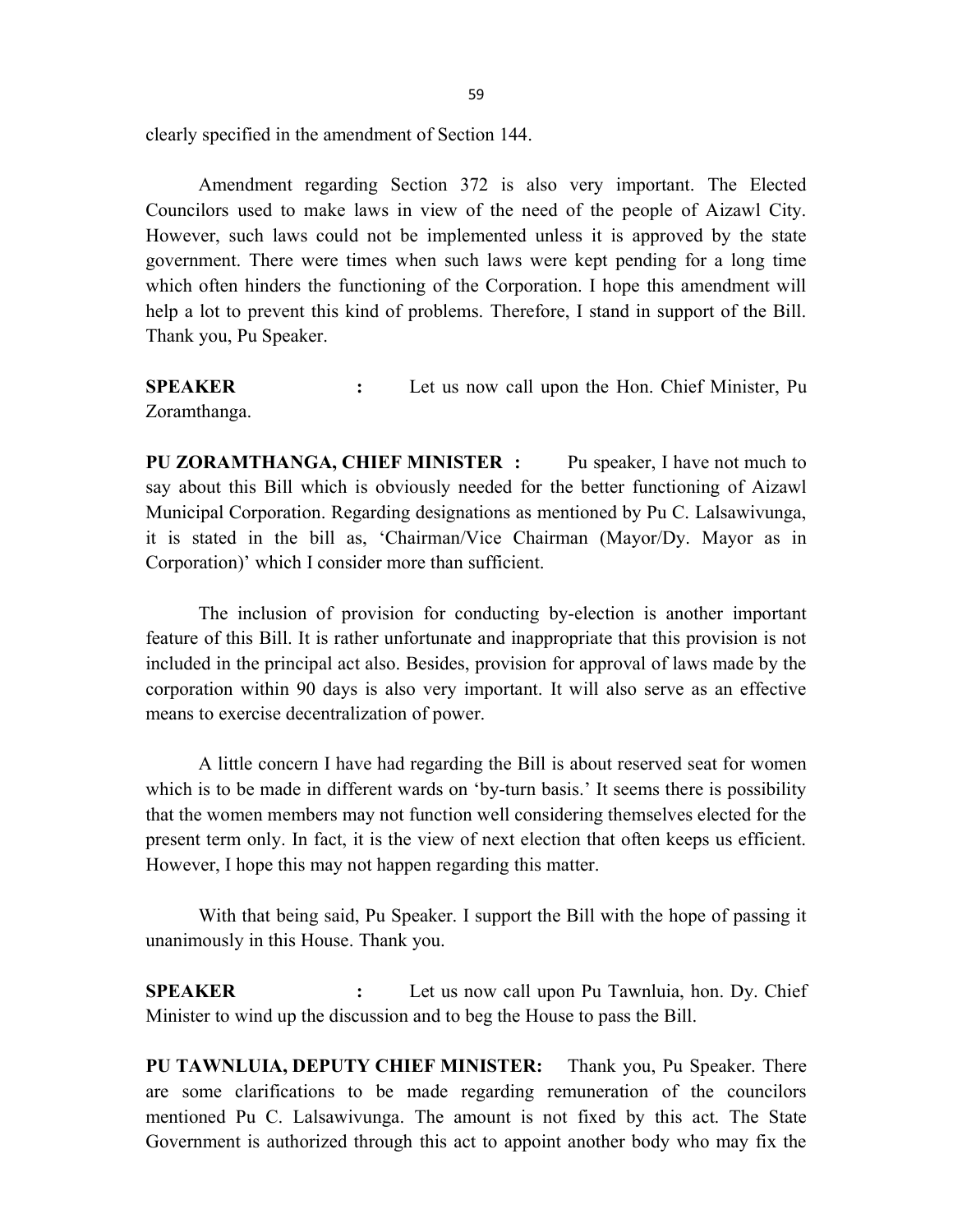amount. If I am not mistaken, the latest remunerations are fixed by The Facilities to Mayor, Deputy Mayor, Chairman Vice Chairman & Councilor Rules, 2018. I think it is much higher now than that of the aforesaid amount. Besides, additional expenditure which may be incurred due to creation of Executive Council is expected to be around  $\bar{z}$ 50 lakhs.

 Regarding reserved seat for women, the concern of the hon. Chief Minister is quite valid. After the coming AMC election, the turn for it will be just completed in every ward except one. Considerations for this matter may be made at that time.

 Pu Speaker, I would like to inform the House about the strength of AMC at present. There are currently 130 employees under Aizawl Municipal Council including deputations. The Government has created 98 new posts at different levels for AMC. Recruitment Rules for these posts were then created for this purpose and recruitment is expected to be started soon. The Cabinet gives immense importance towards this Bill. In fact, it was included in the Cabinet agenda for three times and I am really happy to move this Bill today. I do hope and beg the House to pass this Bill. Thank you.

**SPEAKER** : Now we shall take votes from the members. Anyone who approve the Bill may say "Aye" and anyone who oppose the bill may say "Nay". It seems we all agree to pass the Bill. Therefore, I hereby declare 'The Mizoram Municipalities (Amendment) Bill, 2019' passed.

#### PU TAWNLUIA, DEPUTY CHIEF MINISTER: Thank you, Pu Speaker.

SPEAKER : We are still having three Bills to consider such as:

- 1) The Mizoram Salaries, Allowances and Pension of Member of the Legislative Assembly (Amendment) Bill, 2019.
- 2) The Mizoram Salaries and Allowances of Minister (Amendment) Bill, 2019.
- 3) The Mizoram Salaries and Allowances of Speaker and the Deputy Speaker (Amendment) Bill, 2019.
- 4) The Mizoram Salaries and Allowances of the Government Chief Whip and the Deputy Government Chief Whip (Amendment) Bill, 2019.

 Even though these are four different Bills, they are all related and intertwined. It seems better to introduced together if the House approve. Do we approve to do so? If so, let us call upon Pu TJ Lalnuntluanga, hon. Minister for Parliamentary Affairs to beg leave of the House to introduce the following four bills: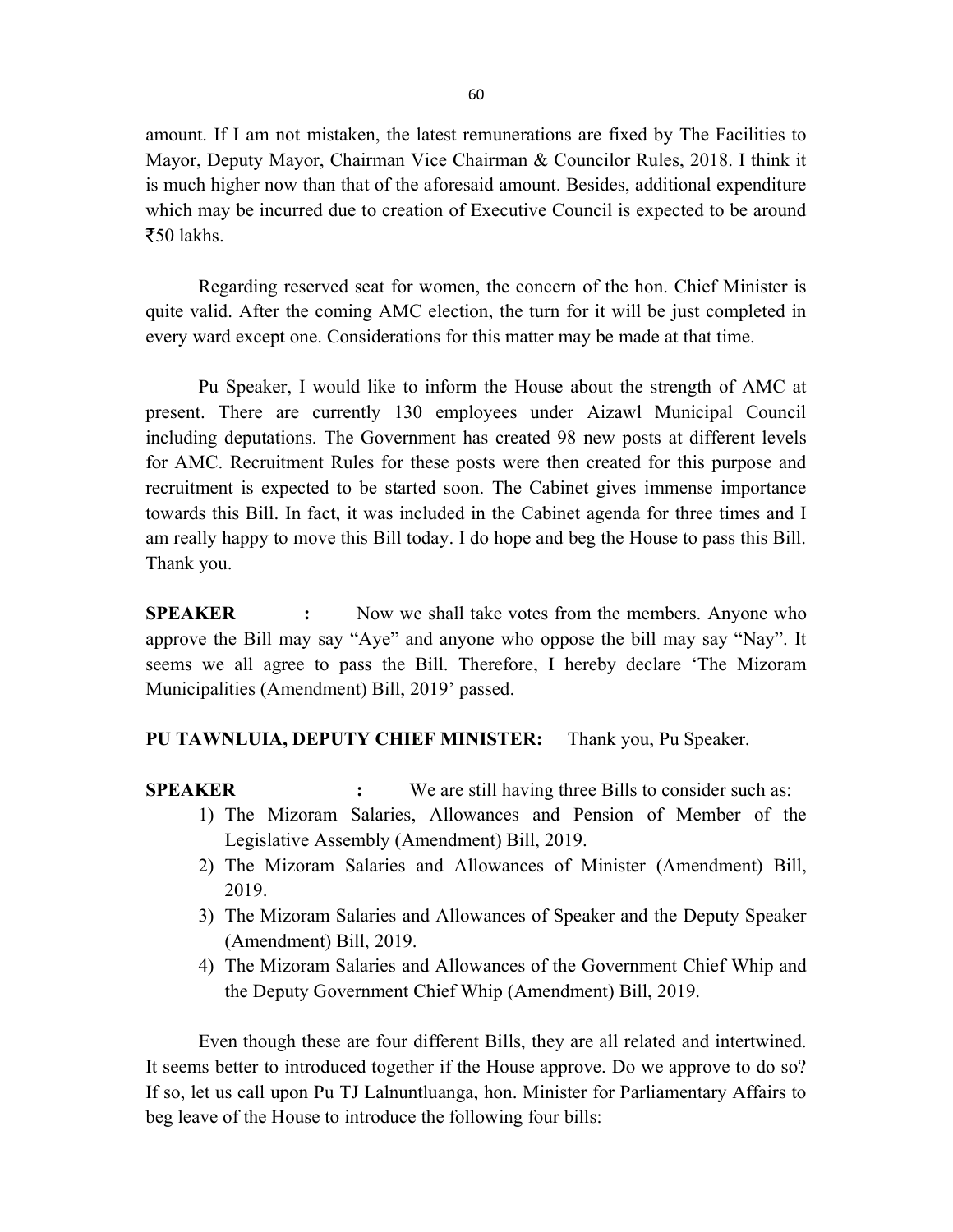- 1) The Mizoram Salaries, Allowances and Pension of Member of the Legislative Assembly (Amendment) Bill, 2019.
- 2) The Mizoram Salaries and Allowances of Minister (Amendment) Bill, 2019
- 3) The Mizoram Salaries and Allowances of Speaker and the Deputy Speaker (Amendment) Bill, 2019.
- 4) The Mizoram Salaries and Allowances of the Government Chief Whip and the Deputy Government Chief Whip (Amendment) Bill, 2019.

PU TJ. LALNUNTLUANGA, MINISTER: Pu Speaker, with your permission, I beg the House to introduce-

- 1) The Mizoram Salaries, allowances and Pension of Member of the Legislative Assembly (Amendment) Bill, 2019.
- 2) The Mizoram Salaries and Allowances of Minister (Amendment) Bill, 2019.
- 3) The Mizoram Salaries and Allowances of Speaker and the Deputy Speaker (Amendment) Bill, 2019.
- 4) The Mizoram Salaries and Allowances of the Government Chief Whip and the Deputy Government Chief Whip (Amendment) Bill, 2019.

SPEAKER : Do we all agree? We all agree and I request the Minister to pass and move his Bills.

PU TJ. LALNUNTLUANGA, MINISTER: Thank you, Pu Speaker and I hereby introduce-

- 1) The Mizoram Salaries, allowances and Pension of Member of the Legislative Assembly (Amendment) Bill, 2019.
- 2) The Mizoram Salaries and Allowances of Minister (Amendment) Bill, 2019.
- 3) The Mizoram Salaries and Allowances of Speaker and the Deputy Speaker (Amendment) Bill, 2019.
- 4) The Mizoram Salaries and Allowances of the Government Chief Whip and the Deputy Government Chief Whip (Amendment) Bill, 2019.

 Pu Speaker, the members and former members of this House had taken extreme measures for many years so as to have development in every aspect without any discrimination and make Rules accordingly. However, our cost of living is getting higher and it is fortunate that we have to present a Bill that benefits the House members. Pu Speaker, there is a patent error on 'The Mizoram Salaries, allowances and Pension of Member of the Legislative Assembly (Amendment) Bill, 2019' page-2, Amendment of Section-14 which should be written as 'Clause 'A' of sub-section I of the section 14'; I beg the House for an amendment as well. (SPEAKER : Are you asking to fix the patent error?) Yes, Pu Speaker; all the members have the copy and I believe we are also aware of the sections of our amendments.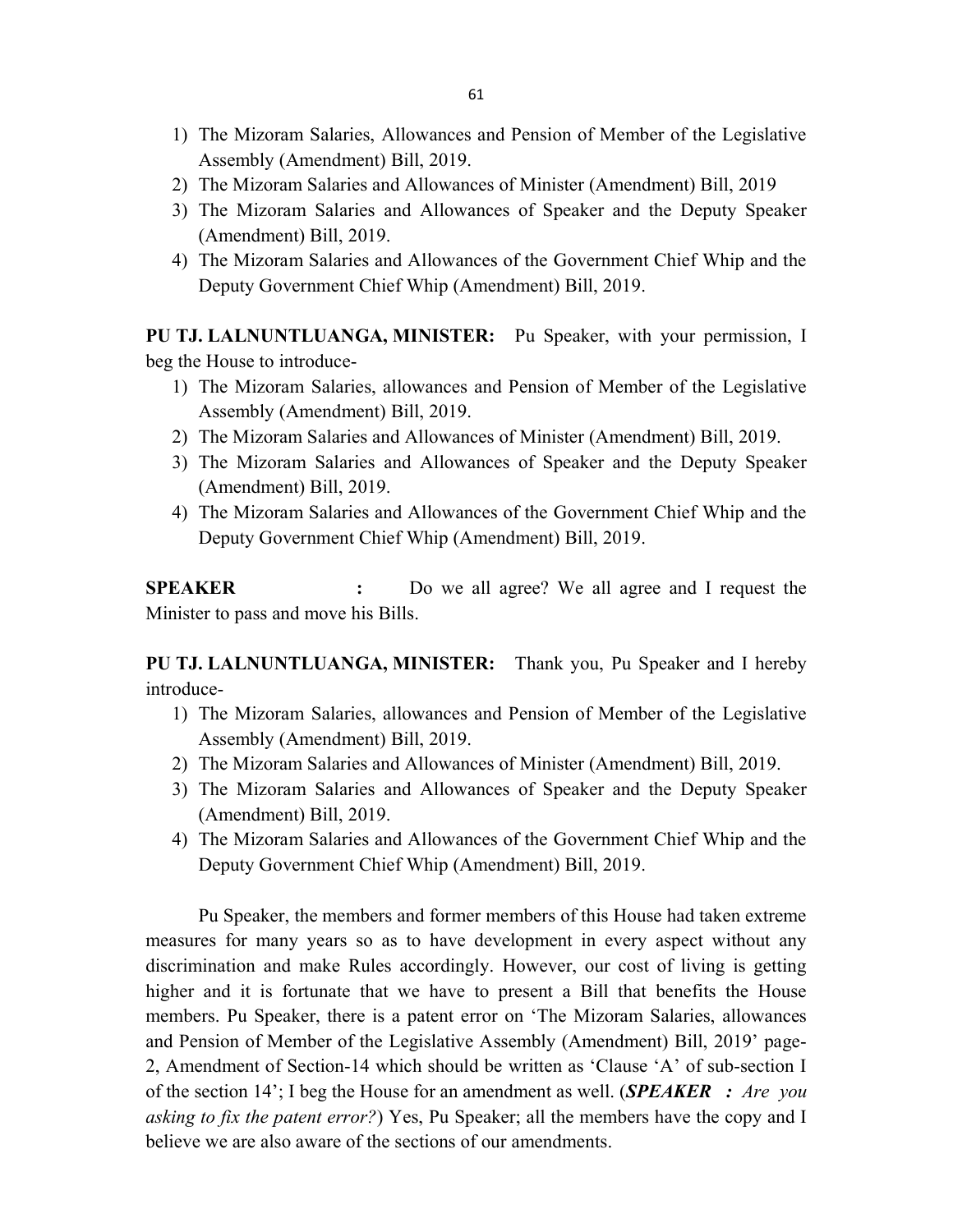Pu Speaker, the Constitution of India gives power to the state Legislators concerning salary of the Council of Ministers, Speaker, Deputy Speaker and Members and this is also the reason why the salary differs in every state. The salary of Mizoram MLAs was revised in 2010 and the responsibilities and cost of living had increased a lot since then. It is quite expensive for our MLAs and ex-MLAs to dispatch corpse in their constituency, visit the sick patients and having non-stop house guests. Therefore, the former legislative assembly members submitted a proposal to General Purpose Committee (GPC) and the salary raise was then agreed after much consideration.

 Pu Speaker, the Council of Ministers respects the decisions of GPC and had approved this subject to be presented in the Assembly. I would like to remind everyone that the MLAs salary revision was done frequently. Regarding Salary, MLAs salary was ₹1,000 during 1987 and was increased to ₹15,000 in 1991, ₹10,000 in 1999 and ₹40,000 in 2010. Today, we proposed it to ₹80,000. In case of Salary & Allowances, it was ₹3,500 in 1987, ₹8,000 in 1991 and ₹26,500 in 1999 amendment. It was revised again after 11 years (2010) and the total had increased to  $\text{\textless}65,000$ . Today on this 2019 amendment proposal, it will increase to ₹150,000.

 Pu Speaker, the salary of the Chief Minister, Speaker, Dy. Speaker, Ministers, Leaders of Opposition and Dy. Govt. Chief Whip are proposed as follows-

I. Chief Minister:

|      | Salary                  | : ₹80,000                |
|------|-------------------------|--------------------------|
|      | Sumptuary allowance     | : ₹40,000                |
|      | Family allowance        | : ₹27,000                |
|      | Entertainment allowance | : ₹25,000                |
|      | Residence allowance     | : ₹12,000                |
|      |                         | Total: ₹1,84,000         |
| Π.   | <b>Speaker:</b>         |                          |
|      | Salary                  | : ₹80,000                |
|      | Sumptuary allowance     | : ₹40,000                |
|      | Family allowance        | : ₹21,000                |
|      | Entertainment allowance | : ₹20,000                |
|      | Residence allowance     | : ₹12,000                |
|      |                         | Total: $\bar{x}$ 173,000 |
| III. | <b>Minister:</b>        |                          |
|      | Salary                  | : ₹80,000                |
|      | Sumptuary allowance     | : ₹40,000                |
|      | Family allowance        | : ₹18,000                |
|      | Entertainment allowance | : ₹18,000                |
|      | Residence allowance     | : ₹12,000                |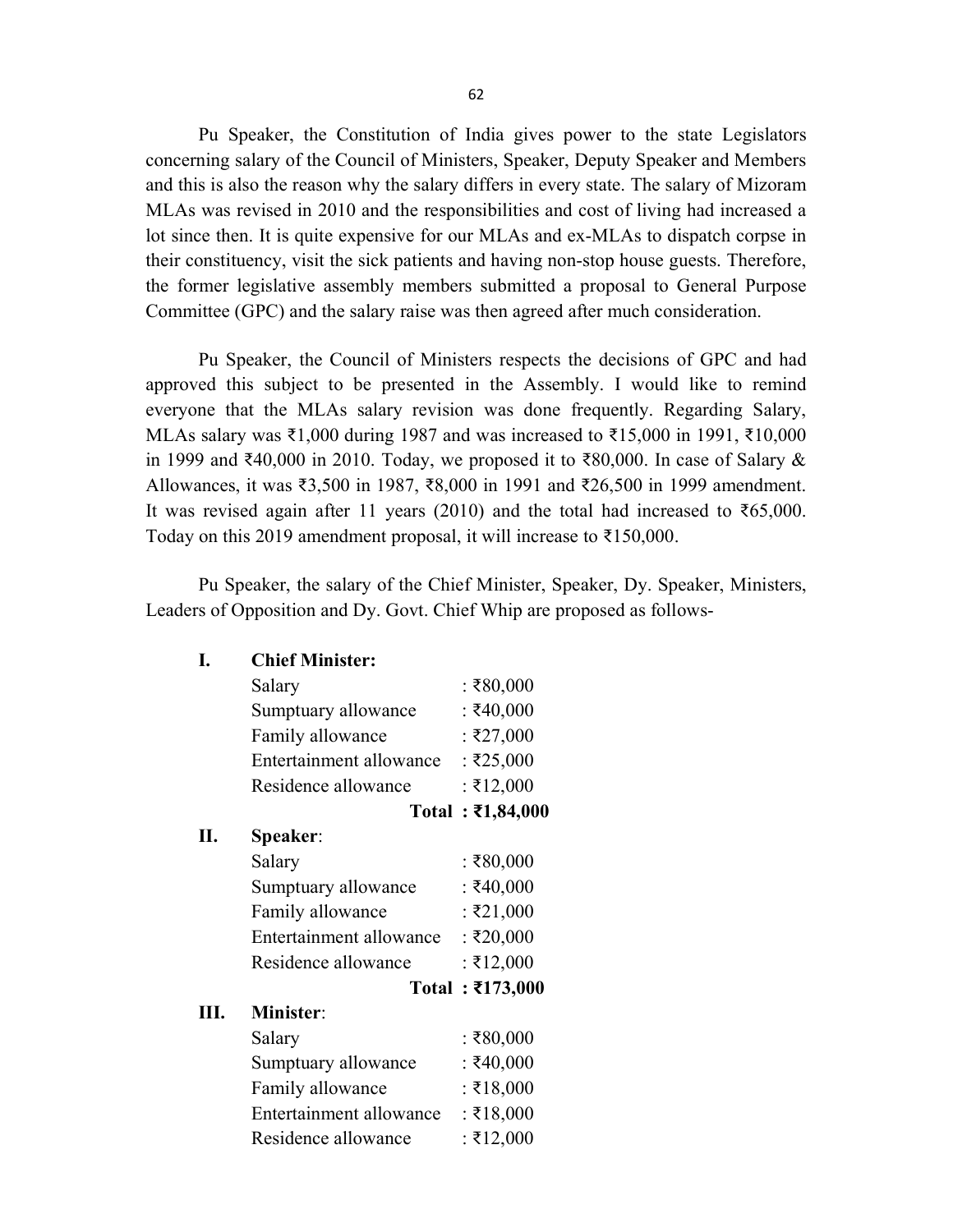|      |                                 | Total : ₹168,000 |
|------|---------------------------------|------------------|
| IV.  | <b>Leader of Opposition:</b>    |                  |
|      | Salary                          | : ₹80,000        |
|      | Sumptuary allowance             | : ₹40,000        |
|      | Family allowance                | : ₹18,000        |
|      | Entertainment allowance         | : ₹18,000        |
|      | Residence allowance             | : ₹12,000        |
|      |                                 | Total: ₹168,000  |
| V.   | <b>Deputy Speaker:</b>          |                  |
|      | Salary                          | : ₹80,000        |
|      | Sumptuary allowance             | : ₹40,000        |
|      | Family allowance                | : ₹16,000        |
|      | Entertainment allowance         | : ₹13,000        |
|      | Residence allowance             | : ₹12,000        |
|      |                                 | Total: ₹161,000  |
| VI.  | <b>Minister of state:</b>       |                  |
|      | Salary                          | : ₹80,000        |
|      | Sumptuary allowance             | : ₹40,000        |
|      | Family allowance                | $:$ ₹15,000      |
|      | Entertainment allowance         | : ₹10,000        |
|      | Residence allowance             | : ₹12,000        |
|      |                                 | Total: ₹157,000  |
| VII. | <b>Deputy Govt. Chief Whip:</b> |                  |
|      | Salary                          | : ₹80,000        |
|      | Sumptuary allowance             | : ₹40,000        |
|      | Family allowance                | : ₹15,000        |
|      | Entertainment allowance         | : ₹10,000        |
|      | Residence allowance             | : ₹12,000        |
|      |                                 | Total: ₹157,000  |
|      | VIII. MLA:                      |                  |
|      | Salary                          | : ₹80,000        |
|      | Constituency allowances         | : ₹40,000        |
|      | Contingency allowance           | $:$ ₹14,000      |
|      | Family allowances               | : ₹8,000         |
|      | Residence allowance             | : ₹8,000         |
|      |                                 | Total: ₹150000   |
|      |                                 |                  |

 Apart from this, MLA fund, ex-MLA pension & family pension are also enhanced as follows-

- 1) Daily allowance (inside the state) :  $\bar{\tau}1,000$
- 2) Daily allowance (outside the state): ₹2,000

# $T_{\text{total}}$  :  $\frac{1}{2}168,000$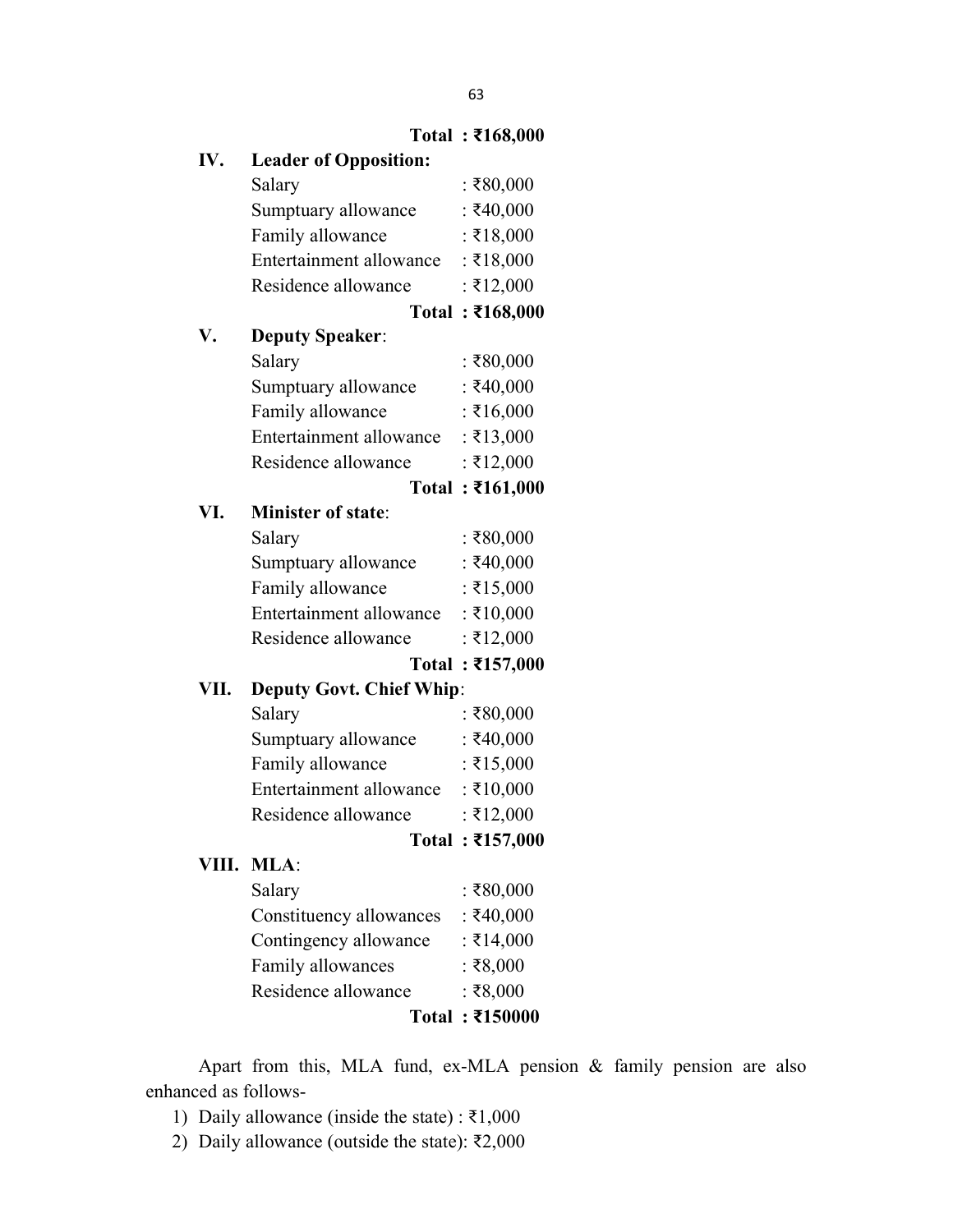| 3) House furnishing | $: \xi2,00,000$ |
|---------------------|-----------------|
| 4) Death Gratuity   | $:$ ₹15,00,000  |
| 5) Ex-MLA pension   | $:$ ₹40,000.    |

And, those elected for more than one term would receive an additional pension of ₹5,000 per month. However, the pension amount would not exceed ₹70,000 per month.

6) MLA House Building advance  $\therefore$  ₹20,00,000

 Pu Speaker, with your permission and of the House, I move the following Bills for discussion: -

- 1) The Mizoram Salaries, allowances and Pension of Member of the Legislative Assembly (Amendment) Bill, 2019;
- 2) The Mizoram Salaries and Allowances of Minister (Amendment) Bill, 2019;
- 3) The Mizoram Salaries and Allowances of Speaker and the Deputy Speaker (Amendment) Bill, 2019;
- 4) The Mizoram Salaries and Allowances of the Government Chief Whip and the Deputy Government Chief Whip (Amendment) Bill, 2019.

Thank you.

SPEAKER : We will start the discussion and each member will be given 5 minutes. I request Pu Lalduhoma to have his time.

PU LALDUHOMA : Pu Speaker, we said that we would make a decision only after GPC established a sub-committee to study the recommendation. However, we were not present during the discussion. There are always 2 sides to every story especially on todays' topic.

 Looking at the salary of MLAs across India, the salary of Mizoram MLAs is among the lowest and this introduced Bill is neither low nor high.  $7<sup>th</sup>$  Pay is now implemented and it is clear that MLA salary also require a revision. People who personally know us could tell how much it costs us for everything. It is FLAM members who made this proposal which is quite respectful.

 On the other hand, we the candidates made a solemn promise in front of the Val Upa Council and they request us not to pass the Bill. (SPEAKER: Your time is up). They are the reason that we are here today and we have a high moral obligation towards them. Also, passing this Bill is indecent at a time when the state Govt. is grappling with financial crisis. So, I was thinking that we first need to upraise the situation of our people and disbursed the ₹3 lakhs to every family. Therefore, our opinion is to safe keep this Bill and opposed it for now. Thank you.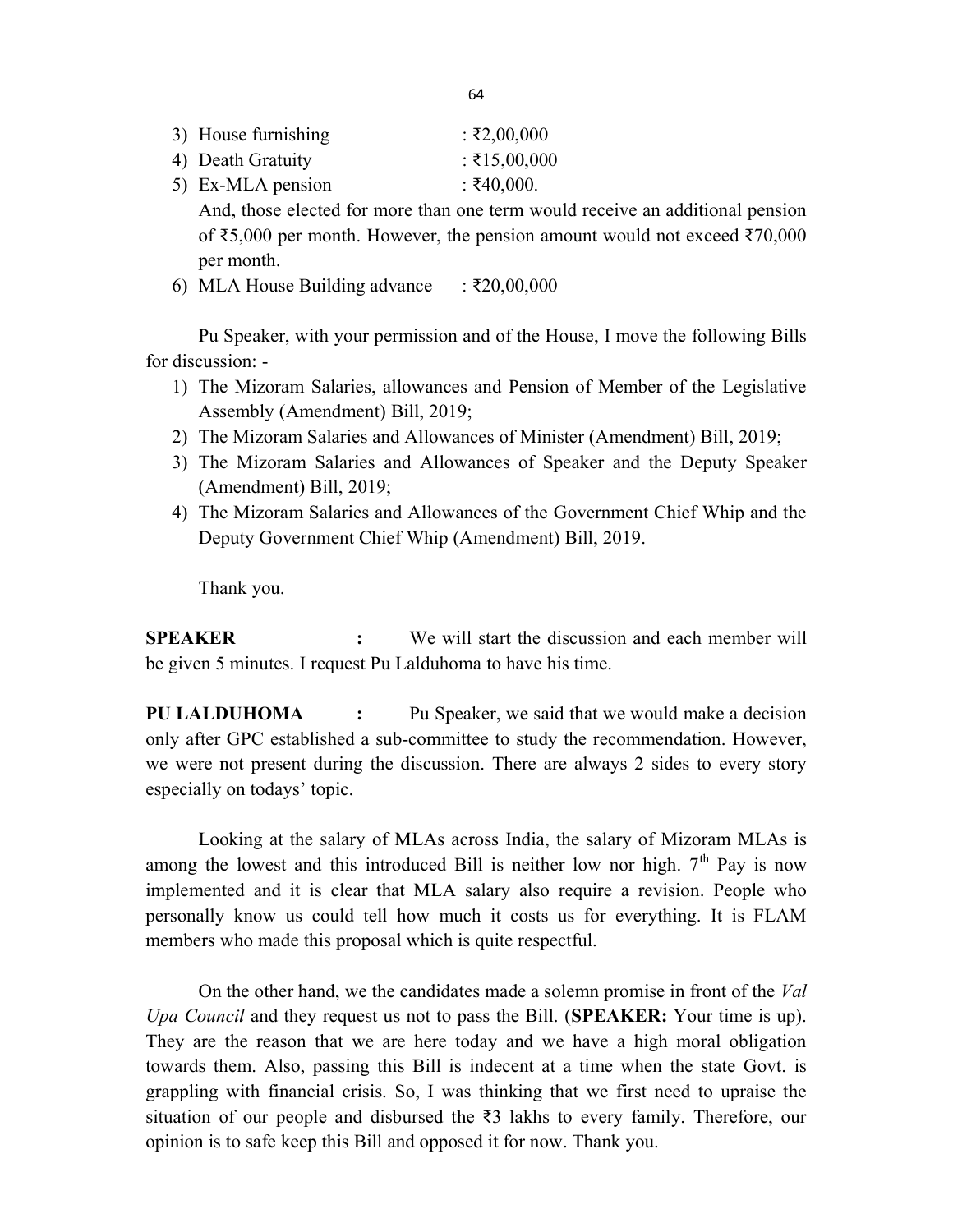### SPEAKER : Hon. Member, Pu Lalrindika Ralte.

PU LALRINDIKA RALTE: Thank you, Pu Speaker. The Bill we are discussing today is important on one hand while we also need to regard our commitment to the people. We need to carefully consider their situation. I hope that this Bill acts as a tool to show our commitment towards the people. I support the Bill and thank you.

SPEAKER : Hon. Member, Dr. ZR Thiamsanga.

Dr. ZR. THIAMSANGA : Thank you, Pu Speaker. GPC reviewed this Bill and established a Sub-Committee after carefully studied the situation of the state and its finance. So, we made a recommendation and GPC was held again. Earlier, one member claimed they did not attend the meeting and I believe it was because he was unavailable. Most of the MLAs quit their Govt. jobs and prepare to face poverty for the state.

As we all know,  $7<sup>th</sup>$  Pay is implemented and there are many employees who earn ₹2 lakhs. As mentioned by the previous member, the people rely on the MLAs for everything whether it is about their health, food or dispatching corpse. Many MLAs continue to face hardship and we also feel guilty to increase our salary when looking at our situation.

 However, we work for the people and our salary is also for them. FLAM made a proposal to increase the basic at least to  $\text{\textless}1,00,000$  but is reduced to  $\text{\less}80,000$ . Since the cost of living also getting higher, I support this Bill. Thank you.

SPEAKER : Hon. Member, Pu Zodintluanga.

PU ZODINTLUANGA RALTE: Thank you, Pu Speaker. I am a part of GPC and I attended the meeting when the recommendation was discussed. A study team was established and I was also present when the sub-committee was established. Pu Speaker, this Bill was discussed carefully by the members during the committees and I support this Bill to be passed. Thank you.

### SPEAKER : Hon. Minister, Pu Robert Romawia Royte

PU ROBERT ROMAWIA ROYTE, MINISTER: Thank you, Pu Speaker. There is some guilt when discussing about increase of our salary but I believe most of us also think that the larger sum will be spent on the people who are in need and this will also act as a tool to serve the people.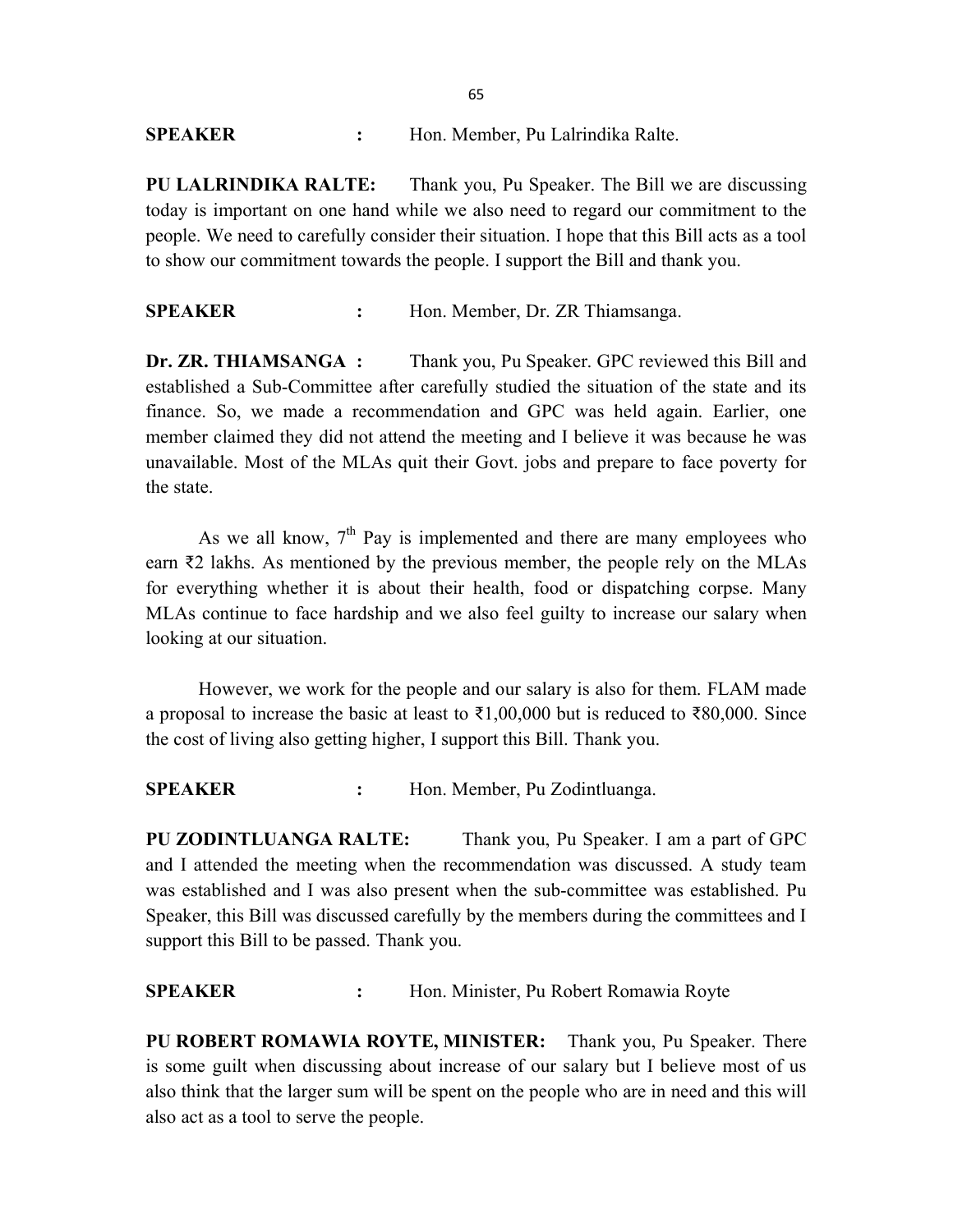66

Pu Duhoma mentioned that he does not support this Bill since *Val Upa Council* opposed it. Pu Speaker, I opine we should have power over ourselves and our ideas being the members of this House and we clash the democracy principle if we let the outsiders control us. Thank you.

SPEAKER : Hon. Member, Pu B.D. Chakma

PU B. D. CHAKMA : Thank you, Pu Speaker. There is not much to be excited about this Bill especially for the MLAs whose constituency consists of many villages. Our salary will be spent mostly on our people and the medical expenses are immense. Dispatching 1 corpse also costs me ₹35,000 and there are 83 villages in my constituency. So, I support this Bill.

 One thing I would like to mention is that the electrical and water connection in my room are not repaired till today even though I sent my PA multiple times to make a complaint. The fans and bathrooms are also quite damaged and it would be appreciated if PWD looked into this since it is their concern. Thank you.

SPEAKER : The hon. Dy. Speaker is the House Committee Chairman and he will look into it. I now request Pu Lalchhuanthanga.

PU LALCHHUANTHANGA: Thank you, Pu Speaker. We are talking about salary increment despite financial crisis in our state. We passed a budget earlier and around 80% of our total budget was spent on the salary and pension of Govt. employees while only around 20% was spared for Capital expenditure. Besides, I disagree that the fund for development is drawn bit by bit despite little budget. We have 3 District Headquarters and it would be appreciated if they are upgraded. The MLA Development Fund also needs to be in sufficient amount before increasing our salary. So, my opinion is to not increase our salary for now.

SPEAKER : MLA salary and MLA Fund are irrelevant. The works performed by the Planning Department is impressive because the development fund can be misused if it is instantly disbursed in a huge amount. The works should be firstly inspected carefully by the BDOs and then disburse the fund. Next is Pu KT Rokhaw.

PU K.T. ROKHAW : Thank you, Pu Speaker and I support the recommendation made by GPC regarding the MLA salary. The average salary of other state's MLA is ₹1,50,000-₹2,00,000 and the Mizoram MLAs have huge responsibilities especially we the MLAs of village constituencies. The people from our constituency came to Aizawl for medical purpose and their corpses need to be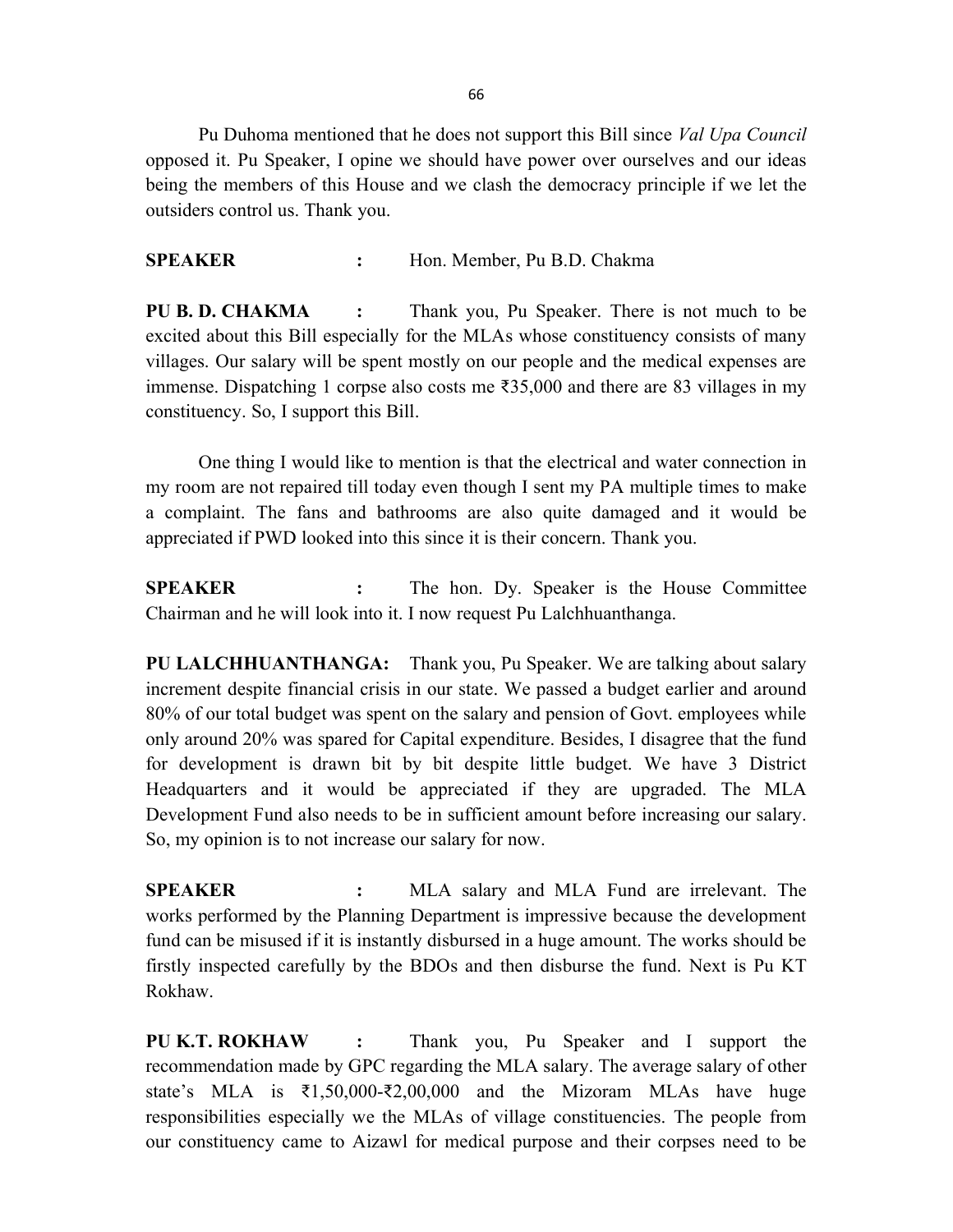dispatched to their home town when they die. Earlier, 3 corpses were dispatched to my constituency by ambulance in one month and I used up all my salary. Siaha District has Dr. K. Beichhua, a Minister and he helped us a lot when someone from my constituency dies. We are the leaders of the state and there can be corruption if the MLAs are too poor. So, GPC recommendation makes sense and I support it. Thank you.

#### SPEAKER : Hon. Chief Minister.

PU ZORAMTHANGA, CHIEF MINISTER: Thank you, Pu Speaker and I do not have much to say. There are a lot of things to figure being the Finance Minister and our Salaries & Allowances are also carefully studied. I would like to mention that 80% of our budget was not spent on salaries. However, we are in desperate need to increase our salaries because we need to upgrade ourselves in order to develop and help our people. FLAM also proposed this increment and GPC established a study team. This study team made the recommendation which was approved by GPC and then studied and approved by the Cabinet. It gives us no pleasure but we need this for carrying out works as mentioned before. The amount is not excessive compared to other states and it is quite moderate. So, this Bill is presented today in order to lead the people towards development and help them without much trouble. I hope we all support and pass this Bill. Thank you.

SPEAKER : We will end our discussion and I request the Minister to windup and beg the House to pass the Bill.

PU TJ. LALNUNTLUANGA, MINISTER: Thank you Pu Speaker and I would like to say that this Bill is quite important. As mentioned earlier, it's been rather unpleasant but it is necessary for our development, everyday needs, cost of living etc. and our leaders also studied the state's difficult situation and its finance before making the proposal. This Bill is presented so that we can have more development. 9 members shared their discussion out of which 7 members showed their approval but this does not mean that the 2 members had completely disapproved because they also agreed to it but they suggest not to be passed for now. I assume we all agree to this Bill and this is wonderful.

 GPC meeting has always been followed respectfully and I would like to thank our Chief Minister for being aware of our difficulties and making arrangements despite our financial situation. Therefore, I beg the House to pass the following Bills

- 1) The Mizoram Salaries, allowances and Pension of Member of the Legislative Assembly (Amendment) Bill, 2019.
- 2) The Mizoram Salaries and Allowances of Minister (Amendment) Bill, 2019.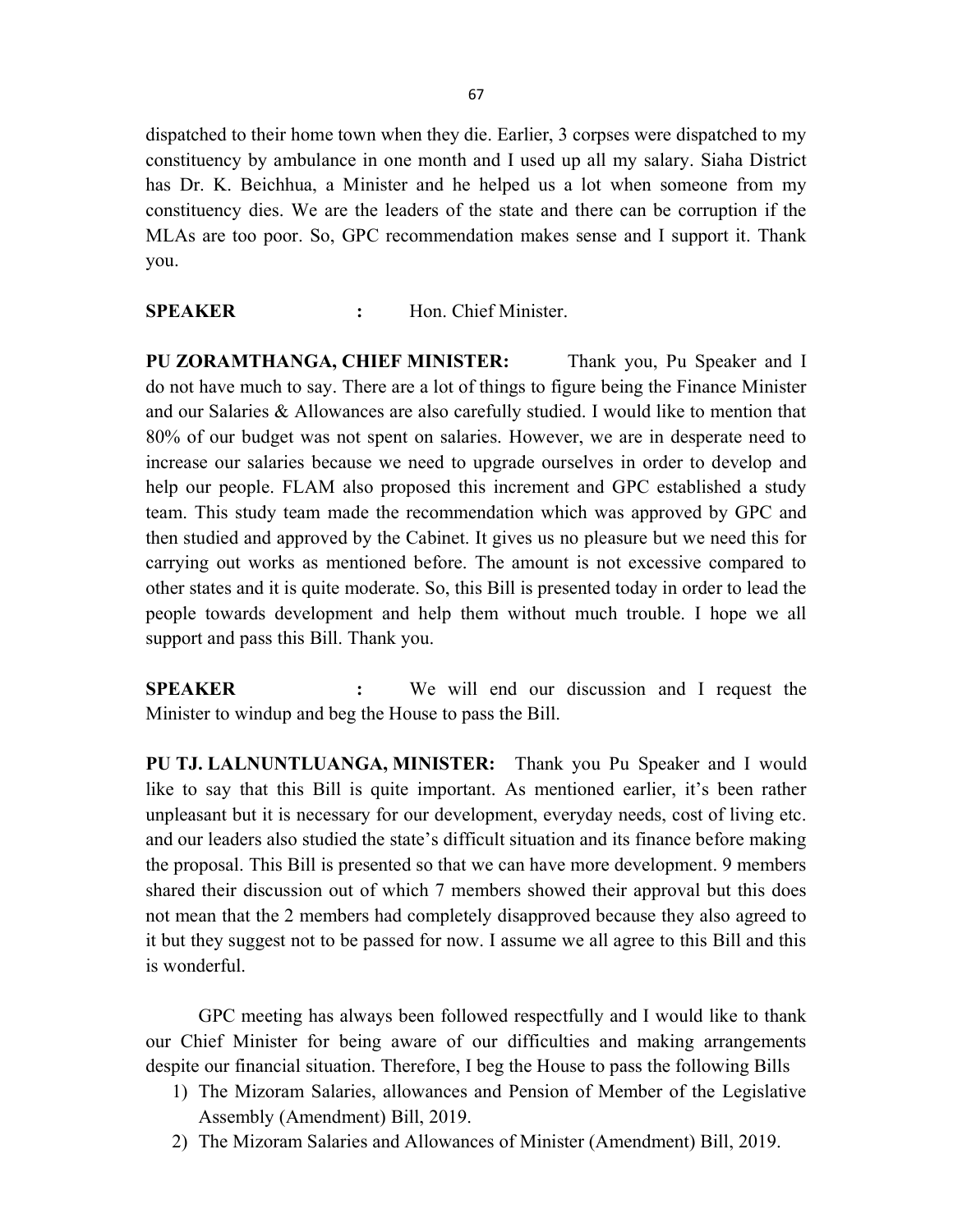- 3) The Mizoram Salaries and Allowances of Speaker and the Deputy Speaker (Amendment) Bill, 2019.
- 4) The Mizoram Salaries and Allowances of the Government Chief Whip and the Deputy Government Chief Whip (Amendment) Bill, 2019.

SPEAKER : The Minister had wound up the discussion and begged the House to pass the Bills-

All those in favor may say 'Yes' (MEMBERS: Yes.) All those not in favor may say, 'No'. The House has passed the following Bills-

- 1) The Mizoram Salaries, allowances and Pension of Member of the Legislative Assembly (Amendment) Bill, 2019
- 2) The Mizoram Salaries and Allowances of Minister (Amendment) Bill, 2019
- 3) The Mizoram Salaries and Allowances of Speaker and the Deputy Speaker (Amendment) Bill, 2019
- 4) The Mizoram Salaries and Allowances of the Government Chief Whip and the Deputy Government Chief Whip (Amendment) Bill, 2019.

#### PU TJ. LALNUNTLUANGA, MINISTER: Thank you, Pu Speaker.

**SPEAKER** : I suggest we all take the increment and it seems that Pu Duha is a bit nervous. I made a mistake by calling Dr. Vanlaltanpuia when it should be Pu C. Lalmuanpuia, and Secretary General Council when it should be Val Upa Council.

This is the  $4<sup>th</sup>$  session of the  $8<sup>th</sup>$  Legislative Assembly and the session should last for 3 days according to the Business Advisory Committee. Today is the  $3<sup>rd</sup>$  day and the following businesses are taken up during this session: -

 Obituary on Pu Thankima, former MLA and Pu Zoramthanga, House Leader delivered a eulogy followed by Pu Zodintluanga Ralte, MLA, Pu Tawnluia, Dy. Chief Minister and Pu Lalduhoma, MLA. A minute of silence was observed in honor of the departed leaders and 9 Reports were presented during this session.

 Pu Vanlalhlana, Pu KT Rokhaw, Dr. ZR Thiamsanga and Pu C. Lalmuanpuia are the Panel of Chairmen.

 207 Starred Questions were submitted out of which 201 questions were admitted and 6 questions were rejected. 60 questions were transferred to List of Business and 13 questions were answered. 47 questions were unanswered and 5 questions were unanswered by Departments